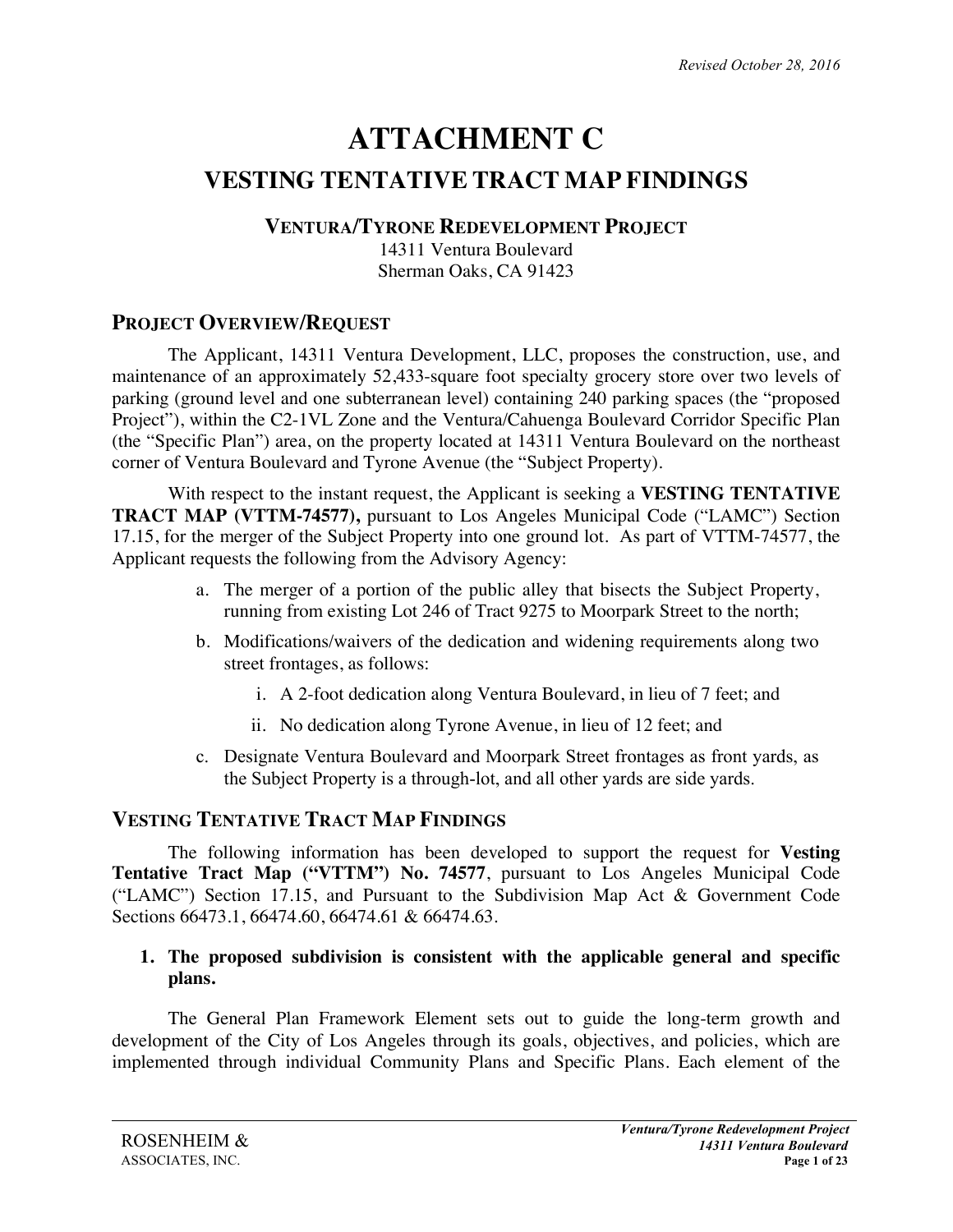General Plan addresses a different, but equally important, component of development that must be viewed in the context of development on a citywide basis. As such, it is essential for proposed developments to meet the intent of the applicable elements to implement the City's vision for its future. The proposed Project has been designed to provide a use that will be consistent with the purposes, intent, and provisions of the General Plan and applicable Community and Specific Plans. The proposed subdivision is located within the Sherman Oaks – Studio City – Toluca Lake – Cahuenga Pass Community Plan (the "Community Plan") and the Ventura/Cahuenga Boulevard Corridor Specific Plan (the "Specific Plan").

The legal standard that governs determinations of consistency with land use plans provides that a project must only be in "harmony" with the applicable land use plan to be consistent with that plan. (See Sequoyah Hills Homeowners Assn. v. City of Oakland (1993) 23 Cal.App.4th 704, 717-18.) As the Court explained in Sequoyah Hills Homeowners Assn., "state law does not require an exact match between a proposed subdivision and the applicable general plan." (Id. at p. 717.) To be "consistent" with a general plan, a project must be "compatible with the objectives, policies, general land uses, and programs specified in the applicable plan," meaning, the project must be "in agreement or harmony with the applicable plan." (Id. at pp. 717-18; see also Greenebaum v. City of Los Angeles (1984) 153 Cal.App.3d 391, 406; San Franciscans Upholding the Downtown Plan v. the City and County of San Francisco (2002) 102 Cal.App.4th 656, 678.) Further, "[a]n action, program, or project is consistent with the general plan if, considering all its aspects, it will further the objectives and policies of the general plan and not obstruct their attainment." (Friends of Lagoon Valley v. City of Vacaville (2007) 154 Cal.App.4th 807, 817.) A review of the relevant and applicable General Plan goals, objectives, policy, with which the proposed Project is compatible, is presented below.

#### **General Plan Framework Element**

The General Plan Framework Element provides the strategies and policies related to long-term growth citywide. The proposed subdivision request will allow for the construction, use, and maintenance of an approximately 52,433-square foot neighborhood-serving grocery store on the Subject Property. The proposed Project, including its use, design, and the subdivision request is in conformance with the following purposes of the General Plan Framework:

> *GOAL 3A: A physically balanced distribution of land uses that contributes towards and facilitates the City's long-term fiscal and economic viability, revitalization of economically depressed areas, conservation of existing residential neighborhoods, equitable distribution of public resources, conservation of natural resources, provision of adequate infrastructure and public services, reduction of traffic congestion and improvement of air quality, enhancement of recreation and open space opportunities, assurance of environmental justice and a healthful living environment, and achievement of the vision for a more liveable city.*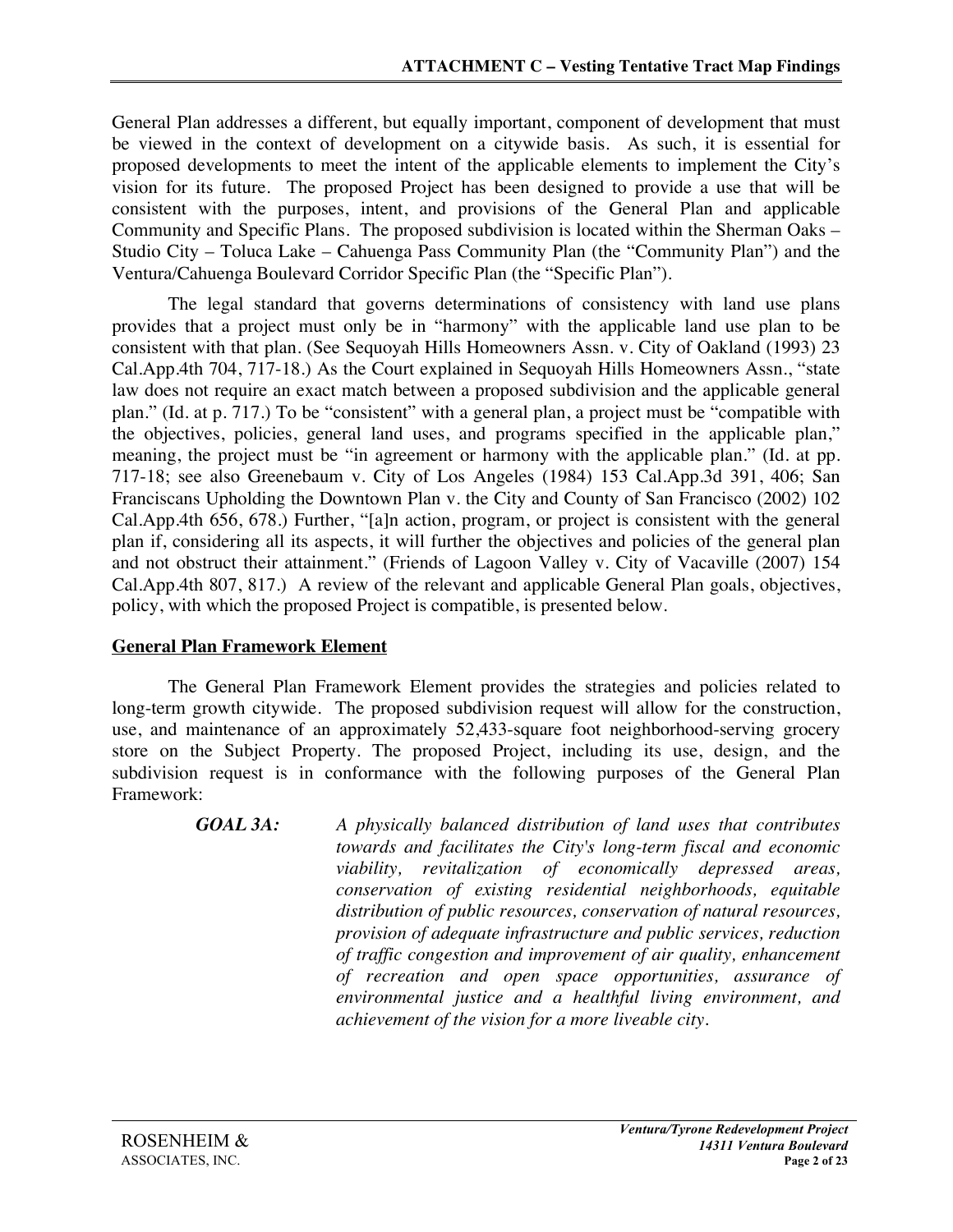- *Objective 3.1: Accommodate a diversity of uses that support the needs of the City's existing and future residents, businesses, and visitors.*
- *Objective 3.2: Provide for the spatial distribution of development that promotes an improved quality of life by facilitating a reduction of vehicular trips, vehicle miles traveled, and air pollution.*

*Policy 3.2.4: Provide for the siting and design of new development that maintains the prevailing scale and character of the City's stable residential neighborhoods and enhance the character of commercial and industrial districts.*

- *Objective 3.4: Encourage new multi-family residential, retail commercial, and office development in the City's neighborhood districts, community, regional, and downtown centers as well as along primary transit corridors/boulevards, while at the same time conserving existing neighborhood districts.*
- *GOAL 3H: Lower-intensity, highway-oriented and local commercial nodes that accommodate commercial needs outside centers and districts.*

*Policy 3.12.1: Accommodate the development of uses in areas designated as "General Commercial" in the community plans in accordance with Tables 3-1 and 3-7. The range and densities/intensities of uses permitted in any area shall be identified in the community plans.*

- *GOAL 3K: Transit stations to function as a primary focal point of the City's development.*
- *Objective 3.15: Focus mixed commercial/residential uses, neighborhood-oriented retail, employment opportunities, and civic and quasi-public uses around transit stations, while protecting and preserving surrounding low-density neighborhoods from the encroachment of incompatible land uses.*
- *GOAL 5A: A livable City for existing and future residents and one that is attractive to future investment. A City of interconnected, diverse neighborhoods that builds on the strengths of those neighborhoods and functions at both the neighborhood and citywide scales.*
- *Objective 5.2: Encourage future development in centers and in nodes along corridors that are served by transit and are already functioning as centers for the surrounding neighborhoods, the community or the region.*
- *Objective 5.5: Enhance the livability of all neighborhoods by upgrading the quality of development and improving the quality of the public realm.*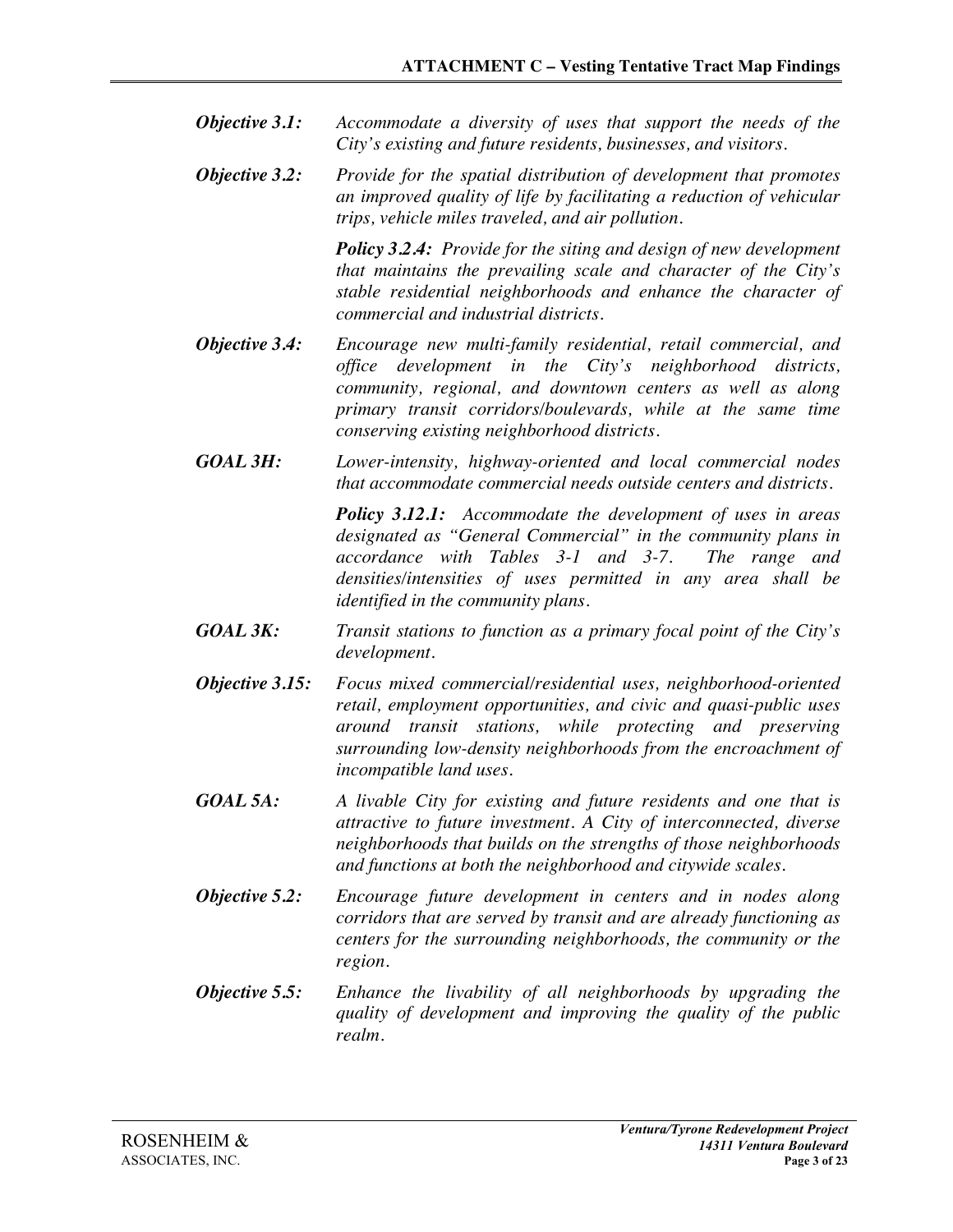- *GOAL 7A: A vibrant economically revitalized City.*
- *GOAL 7B: A City with land appropriately and sufficiently designated to sustain a robust commercial and industrial base.*
- *Objective 7.2: Establish a balance of land uses that provides for commercial and industrial development which meets the needs of local residents, sustains economic growth, and assures maximum feasible environmental quality.*
- *GOAL 7C: A City with thriving and expanding businesses.*

*Objective 7.3: Maintain and enhance the existing businesses in the City.*

The proposed subdivision is in harmony with the General Plan Framework Element because it will allow the proposed specialty grocery store to be constructed on the Subject Property, in place of an underutilized, antiquated, and generally less desirable use. The proposed Project meets the intention to provide viable commercial developments that revitalize the economy of the City and local community, and to expand and encourage developments within commercial corridors that are well served by public transit and function as commercial centers for the surrounding community. The proposed Project is ideally located within the existing Ventura Boulevard commercial corridor, and in close proximity (well within approximately 1,500 feet) of several public transportation opportunities and a mix of multi-family and singlefamily residential neighborhoods with medium to high density. As such, the proposed Project will help enhance the livability of this neighborhood, as it will provide a convenient, necessary, and beneficial use for the employees, residents, and patrons of the area.

Additionally, the proposed Project will substantially improve the aesthetic value of the Subject Property, and the portion of the commercial corridor in which it is located. As shown on the enclosed Landscape Plans (Sheet LP1.0), the Subject Property will include well designed landscaping and screening consistent with the Sherman Oaks Streetscape Plan and Design Guidelines, to ensure that the proposed Project is compatible with adjacent properties and uses. The proposed Project will employ a variety of high quality building materials, architectural articulations, and landscaping to add visual interest, activate adjacent streets, and create compatibility with neighboring properties and use. The proposed Project is designed to be easily accessible to pedestrians and bicyclists, with a welcoming main lobby entrance on Ventura Boulevard and a combined total of 52 long-term and short-term bicycle parking spaces.

The proposed Project will furthermore be compatible with the adjacent uses and will preserve the character of residential districts because the surrounding uses are comprised of a mix of retail, commercial, professional, and service uses. The Subject Property is also well buffered from any sensitive uses since there are no abutting residential properties. The proposed Project utilizes commercially zoned land located within a highway- and transit-oriented node that already functions as a local commercial district for the community.

The proposed Project is consistent with the intent of the "General Commercial" section of the Framework Element for the use of the Subject Property as a neighborhood grocery store, and will revitalize and reinvigorate this key corner of the Ventura Boulevard commercial corridor by capturing customers and patrons from the local area as well as those already passing by the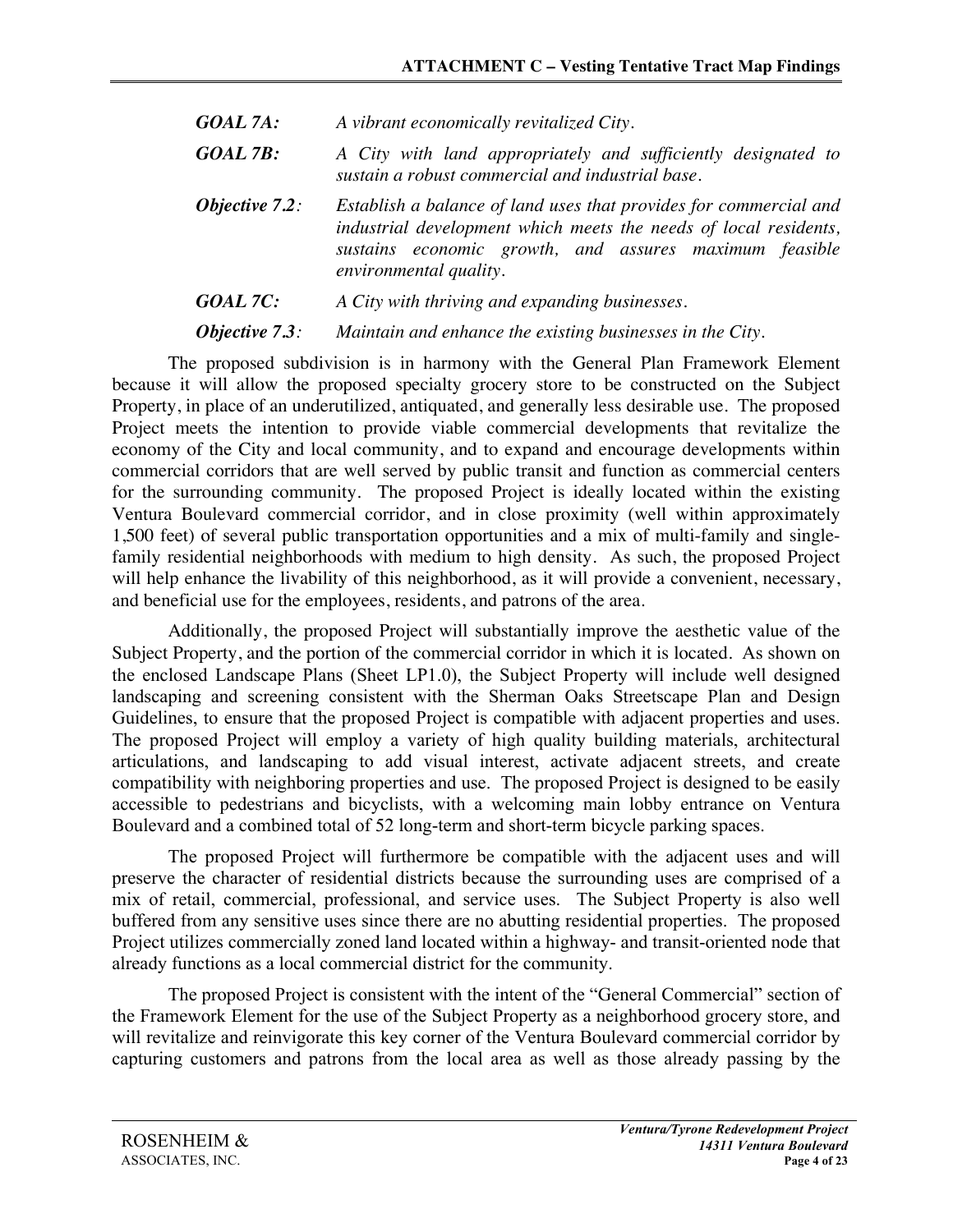Subject Property on their way to and from other destinations. The proposed neighborhoodserving use will be an asset to the community that will help attract future investment and will overall stimulate and support the local economy through greater job opportunities, market demand for specialty food products, and tax revenues. Moreover, the proposed Project will be a symbiotic use for the existing commercial corridor, as it will be convenient use for those that already work, live, and visit the existing retail and commercial uses, while also attracting and encouraging patronage of surrounding uses. As such, the proposed subdivision that will allow a neighborhood-serving specialty grocery store is consistent with the General Plan Framework Element.

## **General Plan Mobility Element (Mobility Plan 2035)**

The Mobility Plan 2035 is the element of the General Plan that defines the high-level priorities for Los Angeles's transportation system, in the context of development, environmental constraints, public health issues, access, and infrastructure. The proposed Project helps to meet the following policies set forth by the Mobility Plan 2035.

| <b>Policy 2.10:</b> | Facilitate the provision of adequate on and off-street loading<br>areas.                                                                                                        |
|---------------------|---------------------------------------------------------------------------------------------------------------------------------------------------------------------------------|
| Policy 3.3:         | Promote equitable land use decisions that result in fewer vehicle<br>trips by providing greater proximity and access to jobs,<br>destinations, and other neighborhood services. |
| <b>Policy 3.8:</b>  | Provide bicyclists with convenient, secure, and well-maintained<br>bicycle parking facilities.                                                                                  |
| Policy $3.9$ :      | Discourage the vacation of public rights-of-way.                                                                                                                                |
| Policy $5.2$ :      | Support ways to reduce vehicle miles traveled (VMT) per capita.                                                                                                                 |

The proposed Project aligns with these policies of the Mobility Plan 2035 because it will promote alternative modes of transportation, including biking, walking, and the use of public transit. The proposed Project provides a total of 52 combined long-term and short-term bicycle parking spaces, and has several pedestrian entrances. The proposed Project is centrally located along an existing commercial corridor with a mix of commercial, retail, and professional uses, and is located in close proximity to multi-family and single-family residential neighborhoods. Additionally, the following public transportation services are located within a 1,500-foot radius of the Subject Property: Metro Local Line 155 Bus, Metro Local Line 233 Bus, Metro Rapid Line 750 Bus, Metro Rapid Line 744 Bus, Metro Local Line 150/240 Bus, Metro Local Line 158 Bus, and the Van Nuys/Studio City DASH Bus Line.

As a result of its location, the proposed specialty grocery store will be convenient for the substantial populations that work, live, and visit the Sherman Oaks community. Due to the Subject Property's proximity to public transportation and convenient location, the proposed Project has the potential to result in fewer vehicle trips and to attract consumers who already pass through the area during their daily routine.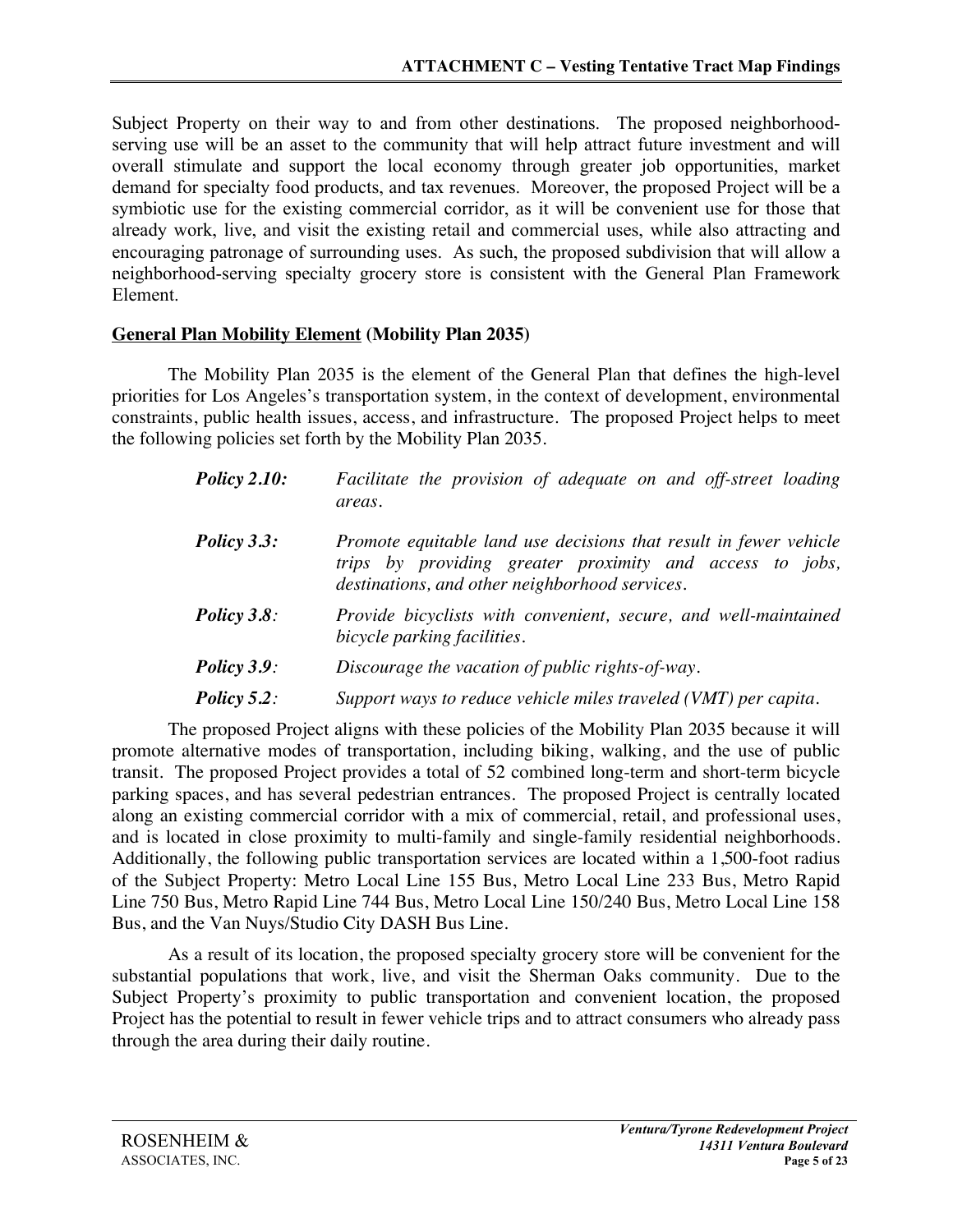Additionally, the proposed Project will provide adequate on-site loading areas, including a 740-square foot enclosed loading dock for deliveries. As shown on the enclosed Ground Floor Level Plan (Sheet A1.2), all truck maneuvers will occur within property lines in order to reduce any potentially adverse impacts to circulation on the adjacent street.

While the proposed Project will merge a portion of the abutting public alley, the Applicant will also provide an alley easement for public use and access that will provide the same ingress and egress functions of the existing alley, with through access from Moorpark Street to the existing alley. The alley easement for public use will also provide a connection to the vehicular circulation route on-site. For all intents and purposes, the alley easement for public use will function as a relocation of the existing public alley, and will provide the same public circulation and access functions for the Subject Property and adjacent properties to the east. Substantial physical constraints would result if the proposed merger of the public alley were not permitted. In particular, the properties that are under common ownership could not be used in a manner that would allow for a unified development and use. Because the function of the current public alley will remain as a result of the proposed Project (and the provision of the publically accessible alley easement), there is absolutely no loss of public circulation or access while accommodating the re-use of the Subject Property with a well-designed and appropriate neighborhood serving grocery store.

## **Health and Wellness Element (Plan for a Healthy Los Angeles)**

As part of the General Plan, the Plan for a Healthy Los Angeles provides guidelines to help create healthier and more sustainable communities throughout Los Angeles, and to promote public health agenda in the context of new development. The proposed Project for a neighborhood-serving grocery store along an existing commercial corridor is consistent with several of the goals within this element, as follows:

| Policy $4.2$ : | Promote the development of a local food system and industry that<br>will increase access to affordable and fresh food in underserved<br>communities, create jobs and economic opportunities, attract<br>tourism, and reduce distribution costs and pollution associated<br>with transporting foods over long distances. |
|----------------|-------------------------------------------------------------------------------------------------------------------------------------------------------------------------------------------------------------------------------------------------------------------------------------------------------------------------|
| Policy 4.4:    | Pursue funding, public, private, and nonprofit partnerships, and<br>develop financial land use and similar incentives and programs to<br>encourage the equitable availability of healthy, affordable food<br>outlets within close proximity of all residences.                                                          |
| Policy $4.6$ : | Encourage the conservation of resources throughout the food<br>cycle.                                                                                                                                                                                                                                                   |
| Policy $47:$   | Foster and promote local initiatives and partnerships that                                                                                                                                                                                                                                                              |

*Policy 4.7: Foster and promote local initiatives and partnerships that empower, educate, and train Angelenos to grow and eat healthy food.*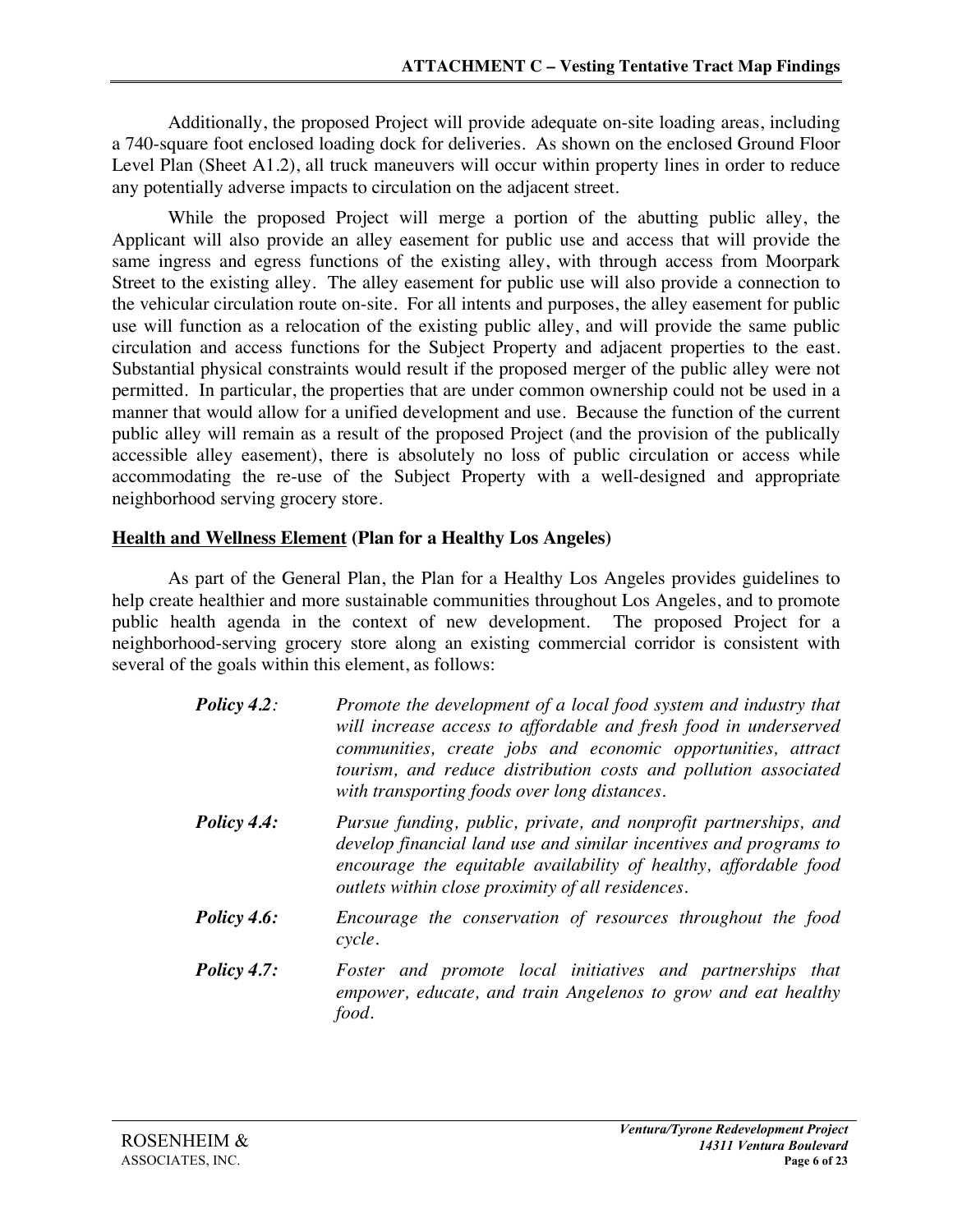The proposed Project meets these goals by utilizing commercially zoned infill land for a commercial use that will stimulate the local and citywide economy in close proximity to several transit services, and provide a more healthful living environment. The proposed Project for an approximately 52,433-square foot grocery store located within an urbanized commercial corridor meets the instant policies related to food and health issues and policies within Los Angeles. Chapter 4 of the "Plan for a Healthy Los Angeles" states, "Research indicates that food retail options have a significant effect on residents' health. Residents with greater access to grocery stores stocked with affordable, health food are more likely to have healthier diets, and in turn, have better health outcomes"<sup>1</sup>. The proposed Project's location on a major commercial thoroughfare, Ventura Boulevard, that is well-served by public transportation services, will help to meet these policies since it will increase access to fresh food for local residents living in close proximity to the Project and numerous patrons and visitors of this commercial corridor.

In addition to their regular full line of grocery products, the proposed grocery operator also provides an in-house brand of organic food products, which is competitively and affordably priced. This product line still meets the operator's high quality standards, with no as artificial flavorings, colorings, sweeteners, preservatives and hydrogenated fats. As such, affordable, healthy foods will be more available and accessible to those who live and work nearby the proposed Project, as well as visitors and patrons of the existing commercial corridor where it is located. The availability of these healthier, high quality, and affordable foods will improve the general welfare of these populations, with potentially greater health outcomes in the long term.

Additionally, the proposed Project will provide a combined total of 52 short-term and long-term bicycle parking spaces for the uses contained on-site, which will enable residents living nearby and visitors to utilize alternative forms of transportation that reduce air pollution. The proposed Project will include various design elements that would promote pedestrian circulation and connectivity to the surrounding area, including the street entrances located along Ventura Boulevard and an open restaurant deck on the second story, consistent with the design elements addressed in the Community Plan, Specific Plan Streetscape Guidelines, Walkability Checklist, and the Citywide Commercial Design Guidelines. The proposed Project will also create opportunities for jobs within the local economy and greater Los Angeles economy, by increasing demand for on-site staff as well as demand for goods and services to meet the operational needs of a typical grocery store.

Moreover, the proposed grocery store operator's practices meet several of the aforementioned policies. The proposed operator strives to achieve the following: selling the highest quality natural and organic products available, supporting team member employee happiness, practicing and advancing environmental stewardship, serving and supporting local and global communities, and promoting the health of stakeholders through healthy eating education. The operator's grocery model focuses on sustainable, organic, and responsiblysourced food, and strives to ensure that a range of diet needs are met through their products, and will provide a wide array of fresh food and product options, including affordable, specialty, and high-end products. As such, the proposed Project will help ensure that a range of affordable and

<sup>&</sup>lt;sup>1</sup> Page 67, Chapter 4: "Food that Nourishes the Body, Soul, and Environment" of the Health and Wellness Element of the General Plan, the *"Plan for a Healthy Los Angeles".*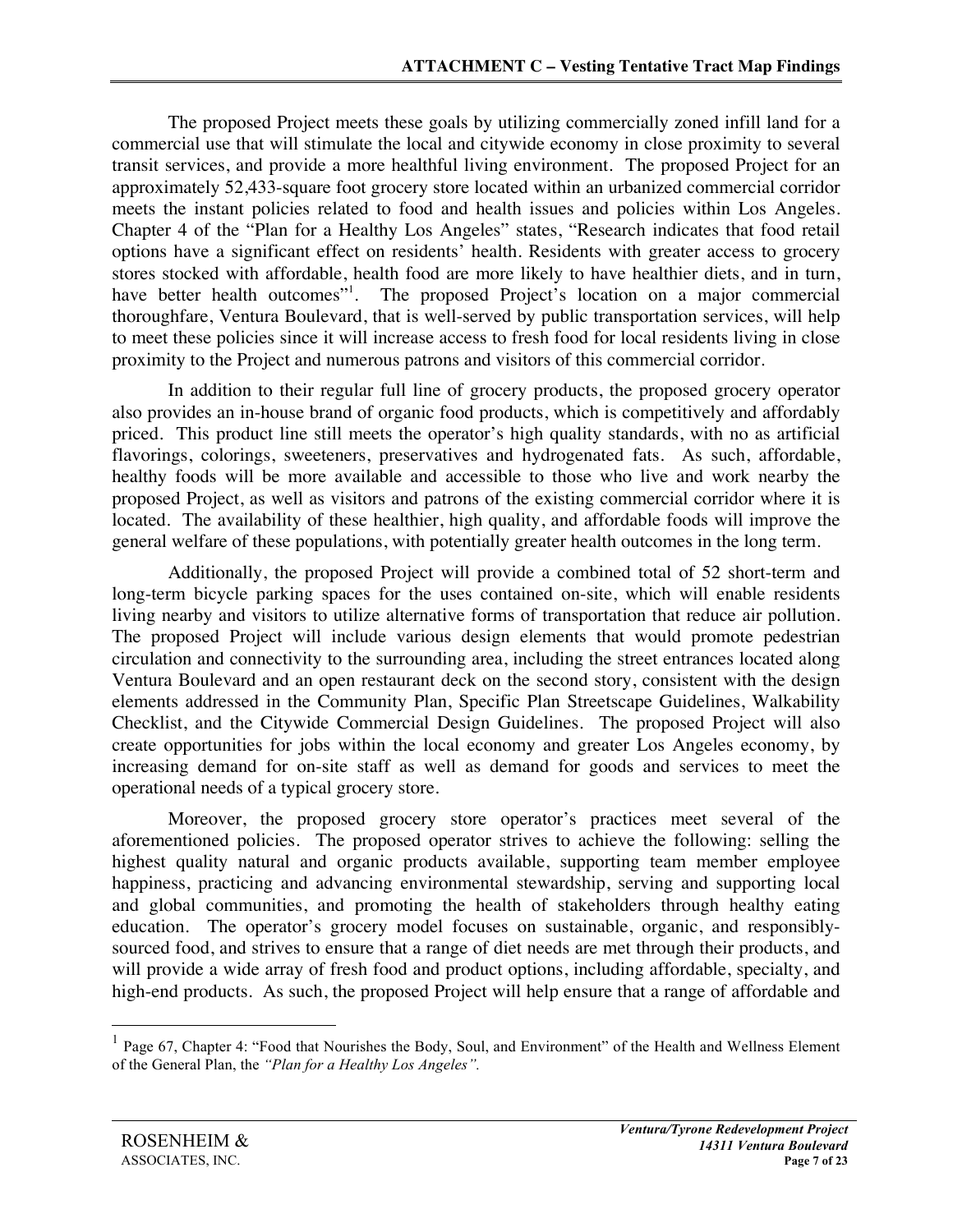specialty fresh food products are available to a greater number of Los Angeles residents, and will promote healthier foods and a more environmentally sustainable food cycle, consistent with the goals of the Health and Wellness Element of the General Plan.

#### **The Sherman Oaks – Studio City – Toluca Lake – Cahuenga Pass Community Plan**

The proposed grocery store use is also consistent with the applicable Sherman Oaks – Studio City – Toluca Lake – Cahuenga Pass Community Plan, which is a component of the Land Use Element of the General Plan, as follows:

| Residential         |                                                                                                                                                                                                                                |
|---------------------|--------------------------------------------------------------------------------------------------------------------------------------------------------------------------------------------------------------------------------|
| <b>Policy 1-1.4</b> | Protect the quality of the residential environment through attention<br>to the appearance of communities, including attention to building<br>and site design.                                                                  |
| <b>Policy 1-1.6</b> | The City should promote neighborhood preservation, particularly<br>in existing single family neighborhoods, as well as in areas with<br>existing multi-family residences.                                                      |
| <b>Policy 1-3.1</b> | Seek a high degree of compatibility and landscaping for new infill<br>development to protect the character and scale of existing<br>residential neighborhoods.                                                                 |
| <i>Policy 1-5.1</i> | Limit development according to the adequacy of the existing and<br>assured street circulation system within the Plan Area and<br>surrounding areas.                                                                            |
| <b>Policy 1-5.4</b> | Require that any proposed development be designed to enhance<br>and be compatible with adjacent development.                                                                                                                   |
| Commercial          |                                                                                                                                                                                                                                |
| $GOAL$ 2:           | A strong and competitive commercial sector which best serves the<br>needs of the community through maximum efficiency and<br>accessibility while preserving the historic commercial and cultural<br>character of the district. |
| Objective $2-1$ :   | To conserve and strengthen viable commercial development.                                                                                                                                                                      |
|                     | <b>Policy 2-1.1:</b> New commercial uses shall be located in existing<br>established commercial areas or existing shopping centers.                                                                                            |
|                     | Policy 2-1.2: Protect commercially planned/zoned areas outside<br>transit and pedestrian orientated districts from encroachment by<br>residential only development.                                                            |
|                     | <b>Policy 2-1.3:</b> Require that projects be designed and developed to<br>achieve a high level of quality, distinctive character, and                                                                                         |

*compatibility with existing uses and development.*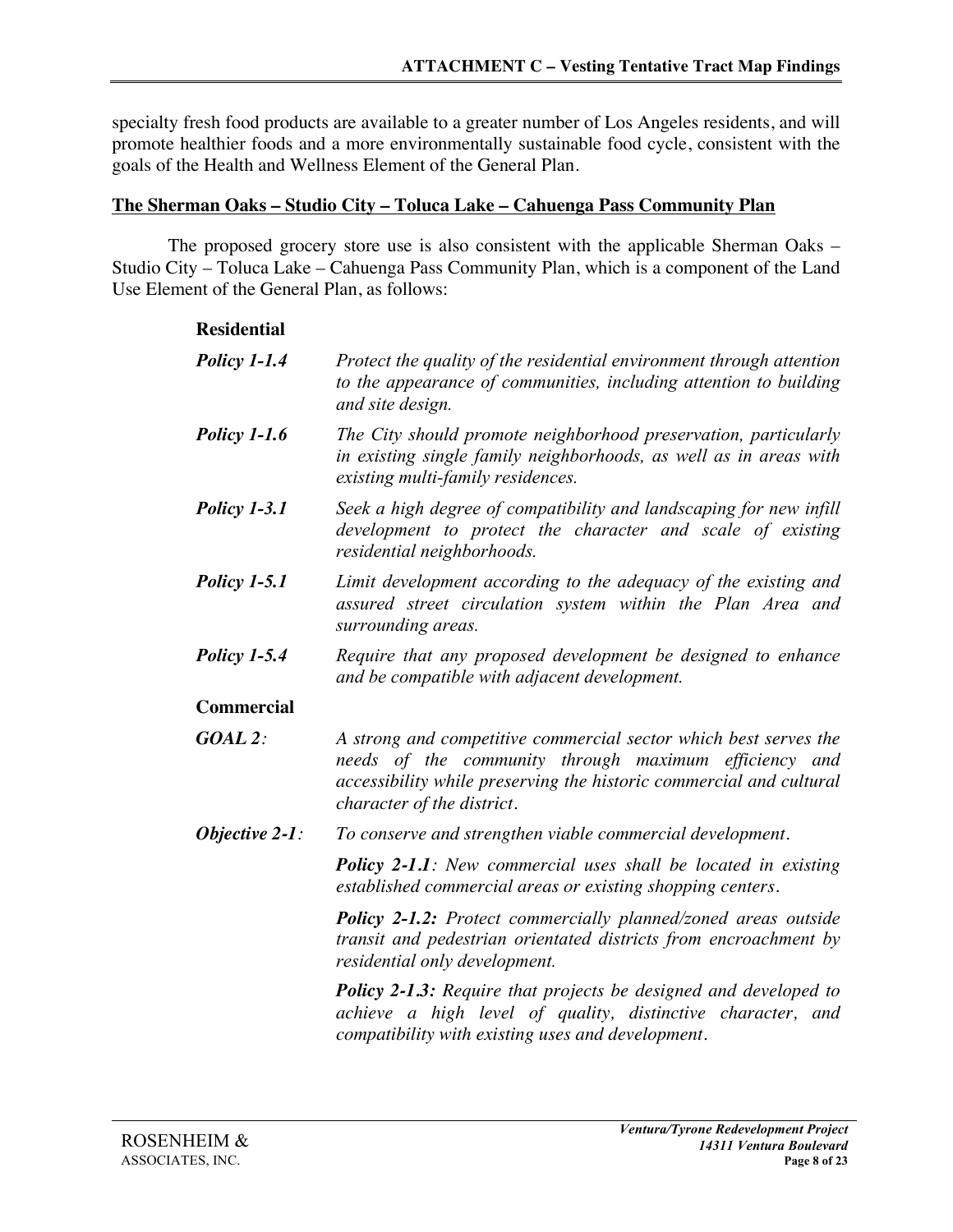*Policy 2-3.2: New development needs to add to and enhance the existing pedestrian street activity.*

*Policy 2-3.3: Ensure that commercial infill projects achieve harmony with the best of existing development.*

*Objective 2-4: To enhance the appearance of commercial districts.*

*Policy 2-4.1: Require that any proposed development be designed to enhance and be compatible with adjacent development.*

*Policy 2-4.2: Preserve community character, scale, and architectural diversity.*

*Policy 2-4.3: Improve safety and aesthetics of parking areas in commercial areas.*

## **Parking**

- *GOAL 15: A sufficient system of well designed and convenient on-street parking and off-street parking facilities throughout the plan area.*
- *Objective 15-1: To provide parking in appropriate locations in accord with Citywide standards and community needs.*

*Policy 15-1.1: Consolidate parking where appropriate, to minimize the number of ingress and egress points onto Major and Secondary Highways.*

*Policy 15-1.3: New parking lots and new parking garages shall be developed in accordance with design standards.*

The proposed Project includes development of a community-serving specialty grocery store along Ventura Boulevard on land that is zoned and designated for such use in an urbanized portion of the City that contains a variety of commercial and residential land uses. The proposed Project will not impinge on any residential neighborhoods but rather will provide a neighborhood servicing use while improving this corner property through design and landscaping. The proposed Project is in harmony with the goal to create a strong and competitive commercial sector, as the proposed specialty grocery store is a commercial use that will revitalize this portion of the Ventura Boulevard commercial corridor and serve the members of the community. As a result, the proposed Project will help to preserve the character of the district, and will be an aesthetic and economic improvement for this portion of the commercial corridor. The proposed specialty grocery store will meet the demand for organic, natural, and health foods, and will provide healthy market competition for existing grocery stores in the vicinity, strengthening the viability of the local economy. The P Zone that the proposed Project will eliminate would not have permitted the proposed viable commercial development, in direct contrast to the stated goals and objectives of the Community Plan and the Community Plan designation of the Subject Property.

Additionally, the proposed new specialty grocery store has been designed to be compatible with the adjacent properties and mix of commercial, retail, service, and professional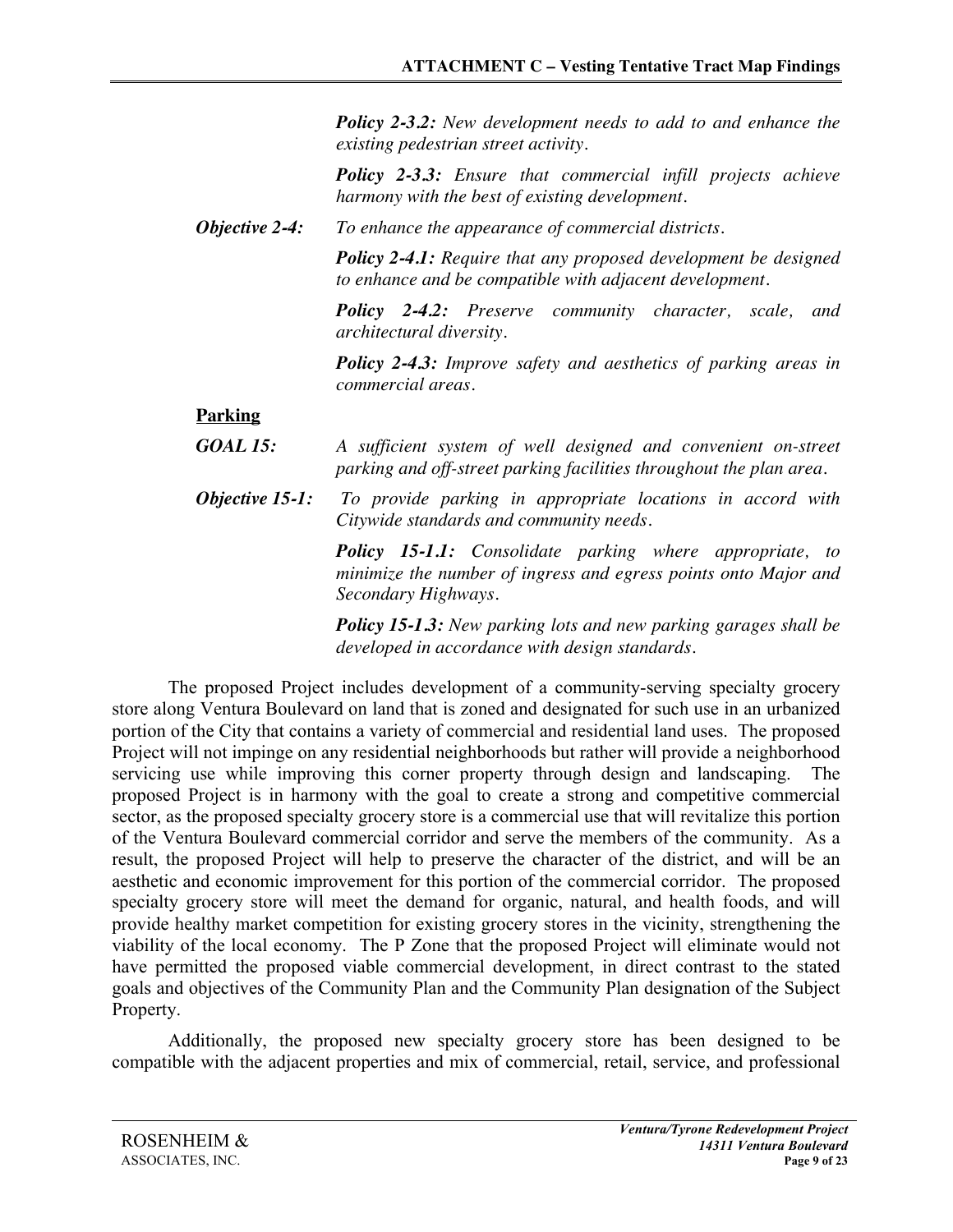uses, and to enhance the existing built environment along this corridor. The proposed Project will substantially improve the aesthetic value of the Subject Property with landscaping, highquality building materials, and a thoughtful design that encourages the utilization of multi-modal transportation with pedestrian oriented-entrances and a combined total of 52 long-term and shortterm bicycle parking spaces. The new, modernized grocery store will screen the ground floor level parking, as well as the parking circulation ramp, with extensive landscaping that is consistent with the Sherman Oaks Streetscape Plan and Design Guidelines. Moreover, the proposed restaurant component of the Project will help activate this corner with connectivity to the street and pedestrian activity.

The Project proposes to eliminate a total of 8 existing curb cuts and provide a total of two new curb cuts for vehicular/customer access to the grocery store, with one along Ventura Boulevard and one along Moorpark Street. The proposed Project will incorporate sufficient offstreet parking facilities for the proposed uses on site, with 240 parking spaces, 12 spaces in excess of the 228 parking spaces required. The proposed Project will also provide safe and convenient vehicular ingress and egress, with an entrance on Ventura Boulevard and Moorpark Street, and will provide a fully enclosed loading dock area in order to mitigate any potential negative impacts associated with those activities. As part of the instant request, the Project will merge a portion of the adjacent public alley with the Subject Property, but will maintain the existing function and circulation of the public alley by providing an alley easement for public use and access.

## **The Ventura/Cahuenga Boulevard Corridor Specific Plan**

The Ventura/Cahuenga Boulevard Corridor Specific Plan is also a part of the Land Use Element of the General Plan, and sets forth purposes for the uses and types of development desired for the community. With the exception of the Specific Plan Exceptions relative to lot coverage, height, and step backs for the portions of the building above 25 feet in height (See *Attachment G – Specific Plan Exception Findings)*, the proposed Project is substantially consistent with the Specific Plan. The proposed Project is consistent with the following applicable purposes:

| <b>Purpose A:</b> | To assure that an equilibrium is maintained between the<br>transportation infrastructure and land use development in the<br>Corridor and within each separate community of the<br>Ventura/Cahuenga Boulevard Corridor Specific Plan area. |
|-------------------|-------------------------------------------------------------------------------------------------------------------------------------------------------------------------------------------------------------------------------------------|
| <b>Purpose C:</b> | To provide building and site design guidelines to promote<br>attractive and harmonious multi-family and commercial<br>development.                                                                                                        |
| <b>Purpose D:</b> | To assure a balance of commercial land uses in the Specific Plan<br>area that will address the needs of the surrounding communities<br>and greater regional area.                                                                         |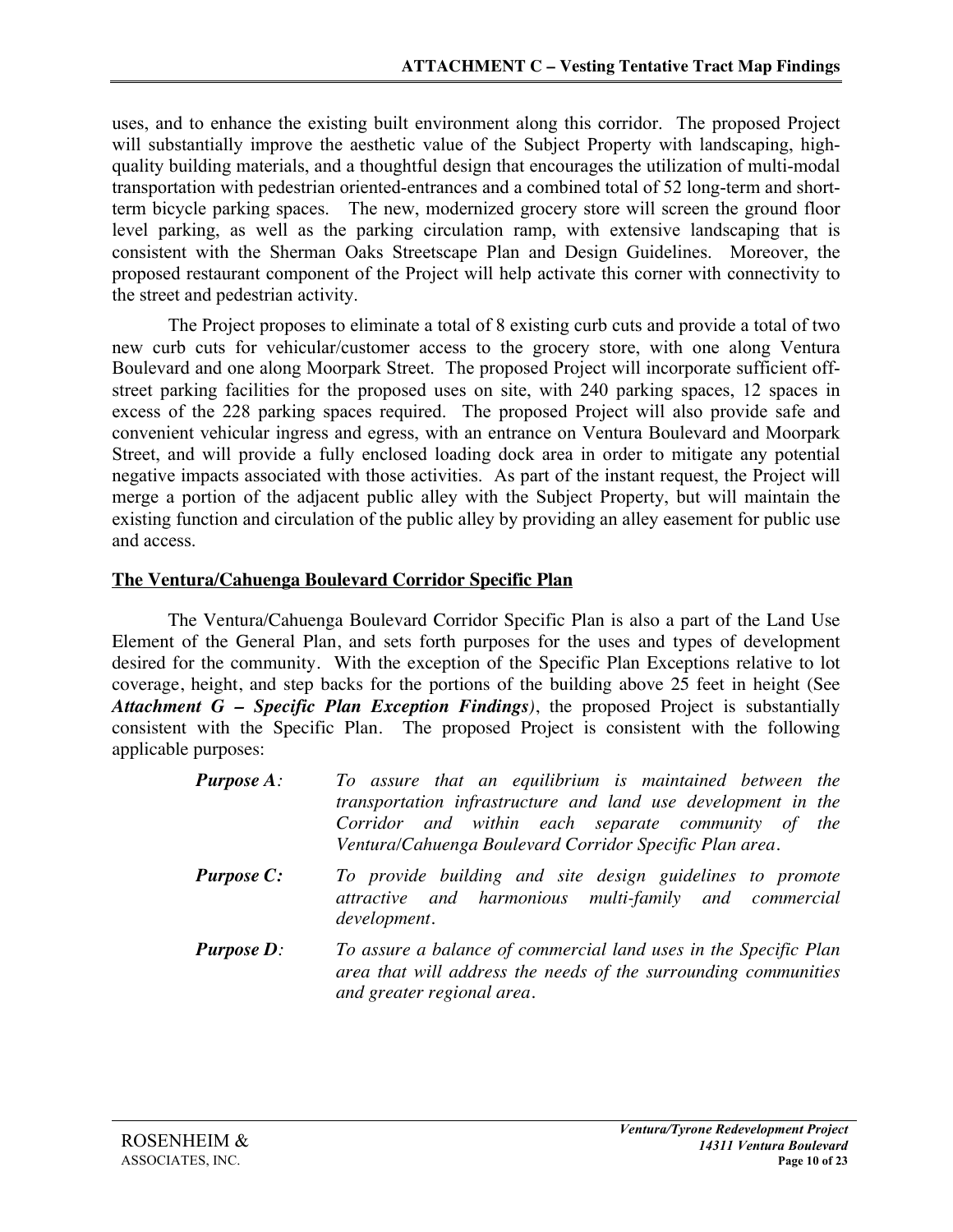| <b>Purpose G:</b> | To enhance the plan area landscaping by providing guidelines and<br>a process for a coordinated landscaping program of public and<br>private property for the Specific Plan's communities. |
|-------------------|--------------------------------------------------------------------------------------------------------------------------------------------------------------------------------------------|
| <b>Purpose H:</b> | To promote an attractive pedestrian environment which will<br>encourage pedestrian activity and reduce traffic congestion.                                                                 |
| <b>Purpose M:</b> | To preserve alleys, wherever possible, in the corridor to facilitate<br><i>traffic flow.</i>                                                                                               |

The Subject Property is Community Plan designated for General Commercial Land Uses, which corresponds to the proposed C2-1VL Zone, and is located within the Neighborhood and General Commercial Plan Designation area of the Specific Plan. With regard to use, the Specific Plan limits, regulates, and prohibits certain uses, such as automotive uses, and drive-through establishments. The Subject Property is located within a Pedestrian Development District of the Specific Plan, which specifically does not permit these types of uses. Other than these identified uses, the Specific Plan defers to the uses permitted by the underlying zone and land use designation set forth in the regulations of the LAMC.

The proposed Project for an approximately 52,433-square foot grocery store is in harmony with the Subject Property's land use designation of General Commercial under the Community Plan as well as the C2-1VL Zone. As part of the instant request, the Applicant is seeking a Vesting Zone Change on a portion of the Subject Property from the [Q]P-1VL to the C2-1VL Zone, consistent with the zoning designation of the remainder of the Subject Property and the Community Plan designation. Since the General Commercial land use designation promotes uses permitted in the C2 Zone, and the C2 Zone allows grocery stores, the proposed Project is in harmony with the intended land uses for the Subject Property. The proposed Project will also replace previous improvements on site, including a collision/auto body center and car wash, which are uses that are not desired within the Specific Plan area.

Additionally, the Specific Plan defines the Neighborhood and General Commercial Plan designation as "a focal point for surrounding residential neighborhoods and containing a diversity of land uses, such as restaurants, retail outlets, grocery stores, child care facilities, small professional offices, community meeting rooms, pharmacies, religious facilities, and other similar services"<sup>2</sup>. Consistent with these intents, the proposed Project is for a neighborhoodserving grocery store that will provide goods and services for the surrounding multi-family and single-family residential neighborhoods within approximately 1,500 feet of the Subject Property. As such, the proposed Project fulfills the intent for the use of the Subject Property in the context of the Specific Plan.

Furthermore, the proposed Project is centrally located along the Ventura Boulevard commercial corridor in close proximity to several public transportation opportunities and major thoroughfares. The proposed Project will be a convenient use for many of the workers, residents, and visitors of the local community, as well as for patrons of the adjacent retail, commercial, and professional uses. The proposed Project will fulfill a substantial demand for organic, natural,

 <sup>2</sup> Page 6, Section 4: Definitions, Ventura/Cahuenga Boulevard Corridor Specific Plan.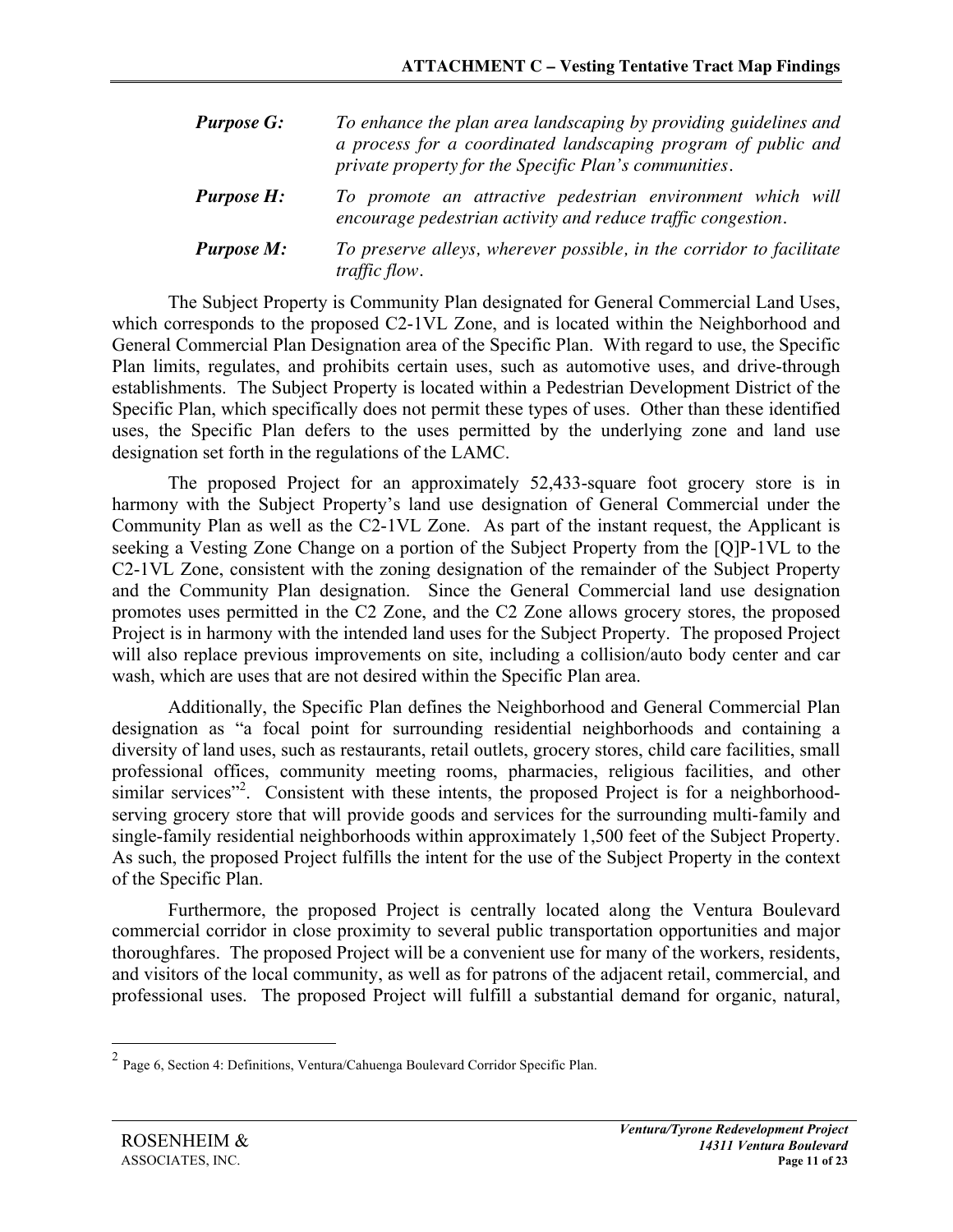and health food products in which the grocery store operator specializes, and will boost the local economy with greater job opportunities and increased tax revenues.

The Applicant will also provide an alley easement for public use and access that will provide the same ingress and egress functions as the existing alley, with through access from Moorpark Street to the existing alley. The alley easement for public use will also provide a connection to the on-site vehicular circulation. For all intents and purposes, the alley easement for public use will function as a relocation of the existing public alley, and will provide the same circulation and access functions for the Subject Property and adjacent properties to the east. Substantial physical constraints would result if the proposed merger of the public alley were not permitted. In particular, the properties that are under common ownership could not be used in a manner that would allow for a unified development and use. Because the function of the current public alley will remain as a result of the proposed Project (and the provision of the publically accessible alley easement), there is absolutely no loss of public circulation or access while accommodating the re-use of the Subject Property with a well-designed and appropriate neighborhood serving grocery store.

The proposed Project will enhance the built environment along this corridor and will replace underutilized and less desirable uses. As shown on the enclosed Landscape Plans (Sheet LP1.0), the Subject Property will include landscaping and screening consistent with the Sherman Oaks Streetscape Plan and Design Guidelines, to ensure that the proposed Project is compatible with adjacent properties and uses. The proposed Project is designed to be easily accessible to pedestrians and bicyclists, with a welcoming main lobby entrance on Ventura Boulevard and a combined total of 52 long-term and short-term bicycle parking spaces. The proposed Project for a neighborhood-serving grocery store is in compliance with the intent of the Specific Plan for the use of the Subject Property, and will revitalize and reinvigorate this key corner of the Sherman Oaks Ventura Boulevard commercial corridor by attracting new customers and patrons.

In consideration of the above with regards to the Goals, Objectives, and Policies of the General Plan Framework Element, Mobility Element, the Sherman Oaks – Studio City – Toluca Lake – Cahuenga Pass Community Plan, and the Ventura/Cahuenga Boulevard Corridor Specific Plan, the proposed Project for a new grocery store located in an urbanized area on an existing commercial corridor that is well served by transit aligns with the intent and policies of all elements of the General Plan and related planning documents.

## **2. The design or improvement of the proposed subdivision is consistent with applicable general and specific plans.**

As described in Finding 1 above, the proposed subdivision and proposed Project is consistent with the General Plan, Community Plan, Specific Plan, and any other applicable zoning provisions and policies. The design of the proposed Project is similarly consistent with the General Plan since it is consistent with the applicable design guidelines of the Community Plan and Specific Plan for commercial development. The proposed Project is for a new, approximately 52,433-square foot retail grocery store over two levels of parking, with one ground level and one subterranean level within the proposed C2-1VL Zone.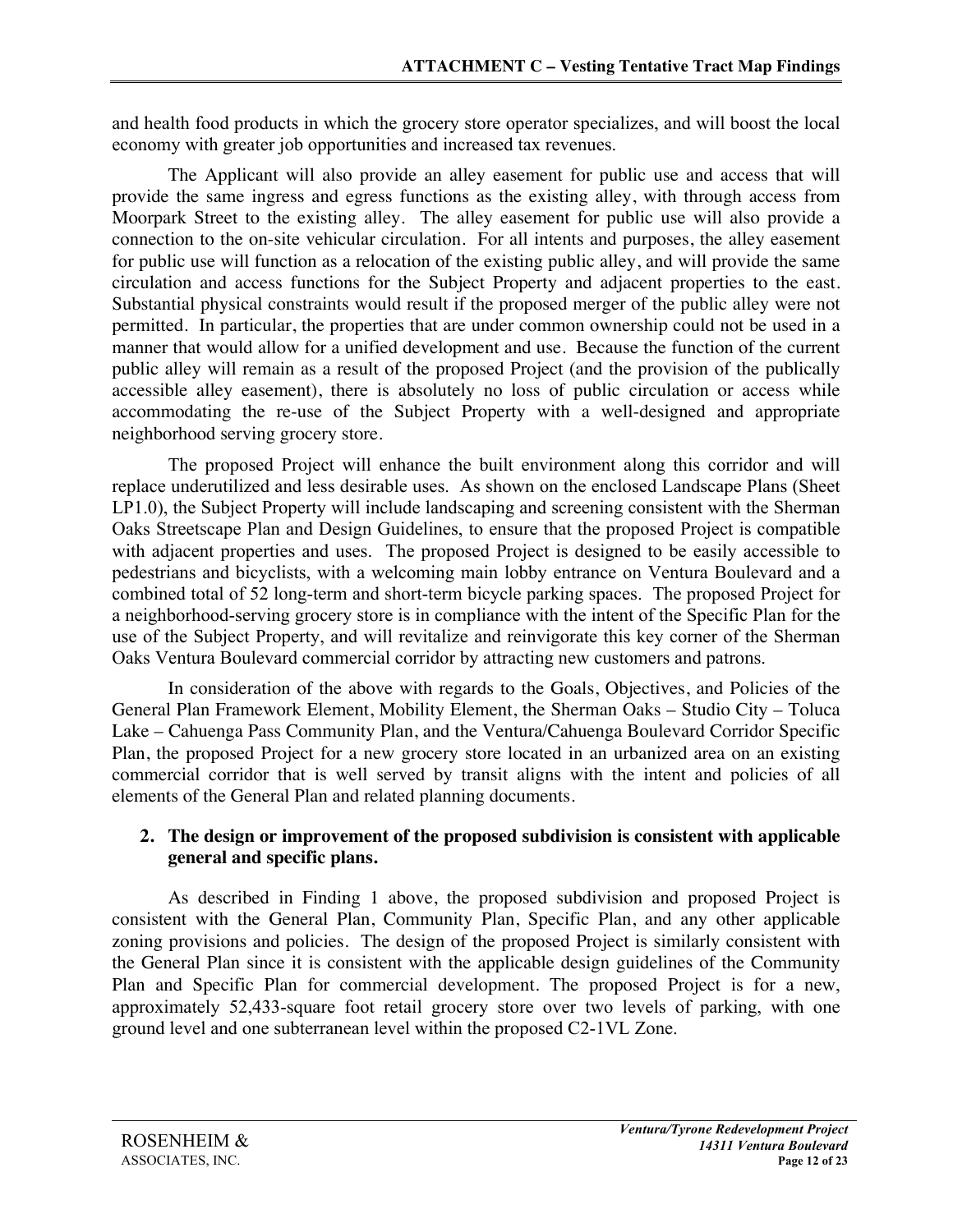## **The Sherman Oaks – Studio City – Toluca Lake – Cahuenga Pass Community Plan Design Policies for Commercial Uses**

The Community Plan, a component of the General Plan, sets forth design policies and standards for commercial developments in order to promote a pleasant built environment that maintains visual continuity of streetscapes, and encourages pedestrian and economic activity. The design of the proposed subdivision is consistent with these guidelines, as follows:

#### *Site Planning:*

Structures shall be oriented towards the main commercial street where a parcel is located and shall avoid pedestrian/vehicular conflicts by:

Providing front pedestrian entrances for businesses fronting on main commercial streets.

Providing landscaping strips between driveways and walkways accessing the rear of properties.

## *Height and Building Design:*

No structure should exceed two stories in height within 15 feet and 30 feet of front and rear property lines, respectively.

Maximizing the area devoted to transparent building elements, for front facades and facades facing rear parking.

Requiring the enclosure of trash areas for all projects.

## *Parking Structures:*

Designing parking structure exteriors to match the style, materials and color of the main building.

Landscaping to screen parking structures not architecturally integrated with the main building.

## *Light and Glare:*

Installing on-site lighting along all pedestrian walkways and vehicular access ways.

Shielding and directing of on-site lighting onto driveways and walkways, directed away from adjacent residential uses.

The proposed Project meets these guidelines, as it is oriented towards Ventura Boulevard to encourage multi-modal forms of transportation, to accommodate pedestrian activity and access, and to ensure compatibility with surrounding properties and uses. The proposed Project is a podium-style grocery store over ground level and one subterranean level of parking. While the proposed Project will exceed 30 feet in height pursuant to a request for a Specific Plan Exception, the structure will not exceed two stories, and is consistent with the heights permitted in the vicinity. The proposed Project has been designed to screen the parking structure from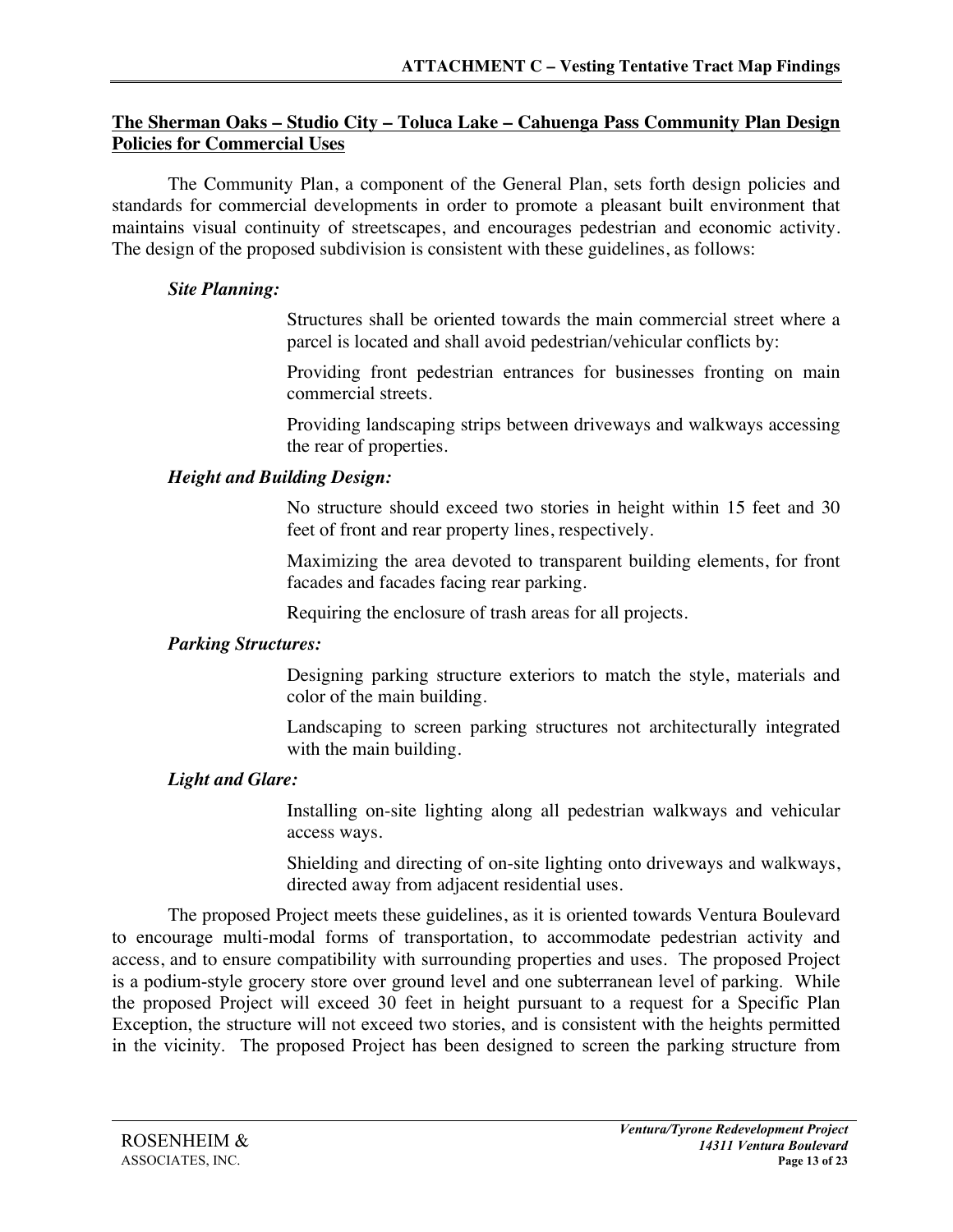view by pedestrians and adjacent buildings with a variety of plants and trees. As shown in the Landscape Plan (Sheet LP1.0), the Project proposes to provide a total of 38 trees on-site and within the public right-of-way, and will locate several of these trees around the perimeter of the parking structure with minimal spacing between them in order to adequately buffer the parking structure from adjacent uses.

With regards to trash areas, the proposed Project aligns with the guideline to ensure trash areas are buffered and screened from sidewalks, streets, or residential uses, and are designed to be compatible with the architecture of new and existing buildings. As shown on the enclosed Ground Level Plan (Sheet A1.2), the on-site trash area will be located along the proposed alley, and will be enclosed with 6-foot high masonry walls with a stucco exterior and to be accessed by a secured gate. This location and enclosure will ensure that the trash area is not a nuisance to pedestrian or residential areas, and will diminish adverse impacts to those areas with regards to odor and aesthetics.

The proposed Project has also been designed to accommodate and encourage alternative modes of transportation, with safe bicycle and pedestrian access. The proposed Project will provide a combined total of 52 short-term and long-term bicycle parking spaces for the uses contained on-site, which will enable residents living nearby and visitors to utilize alternative forms of transportation that reduce air pollution. The Subject Property is located within walking distance of several multi-family and single-family residential neighborhoods, as well as commercial and office uses, making it a convenient location for the nature of the use. The proposed Project will also include various design elements that would promote pedestrian circulation and connectivity to the surrounding area, including the street entrances located along Ventura Boulevard and an open restaurant deck on the second story, consistent with the design elements addressed in the Community Plan, Sherman Oaks Streetscape Plan and Design Guidelines, Walkability Checklist, and the Citywide Commercial Design Guidelines.

The proposed Project will provide lighting that is directed on site and will not be directed towards adjacent properties. Lighting for the proposed parking structure will also be directed only towards the parking structure and will not produce glare onto adjacent uses.

## **The Sherman Oaks Streetscape Plan and Design Guidelines**

The design of the proposed subdivision also complies with the Sherman Oaks Streetscape Plan and Design Guidelines, which were specifically created for the Sherman Oaks area of the Ventura/Cahuenga Boulevard Corridor Specific Plan. The Subject Property is located within Subarea D of the Streetscape Guidelines, which has its own distinct street tree, planting, and design recommendations.

In compliance with these guidelines, the proposed Project will provide eight Maidenhair Trees, which is a tree species included in the recommended street tree list. The Maidenhair Tree is specifically recommended for Subarea D, as shown in Table 1 (Section 2.2.1), and the proposed Project will provide eight Evergreen Pear and fourteen Drake Elms in addition to these recommended trees. Section 2.3 of the Streetscape Guidelines also recommends that Projects extend the plantings and improvements to Off-Boulevard/Extended Streetscape areas, which are streets crossing or abutting Ventura Boulevard. In harmony with this guideline, the proposed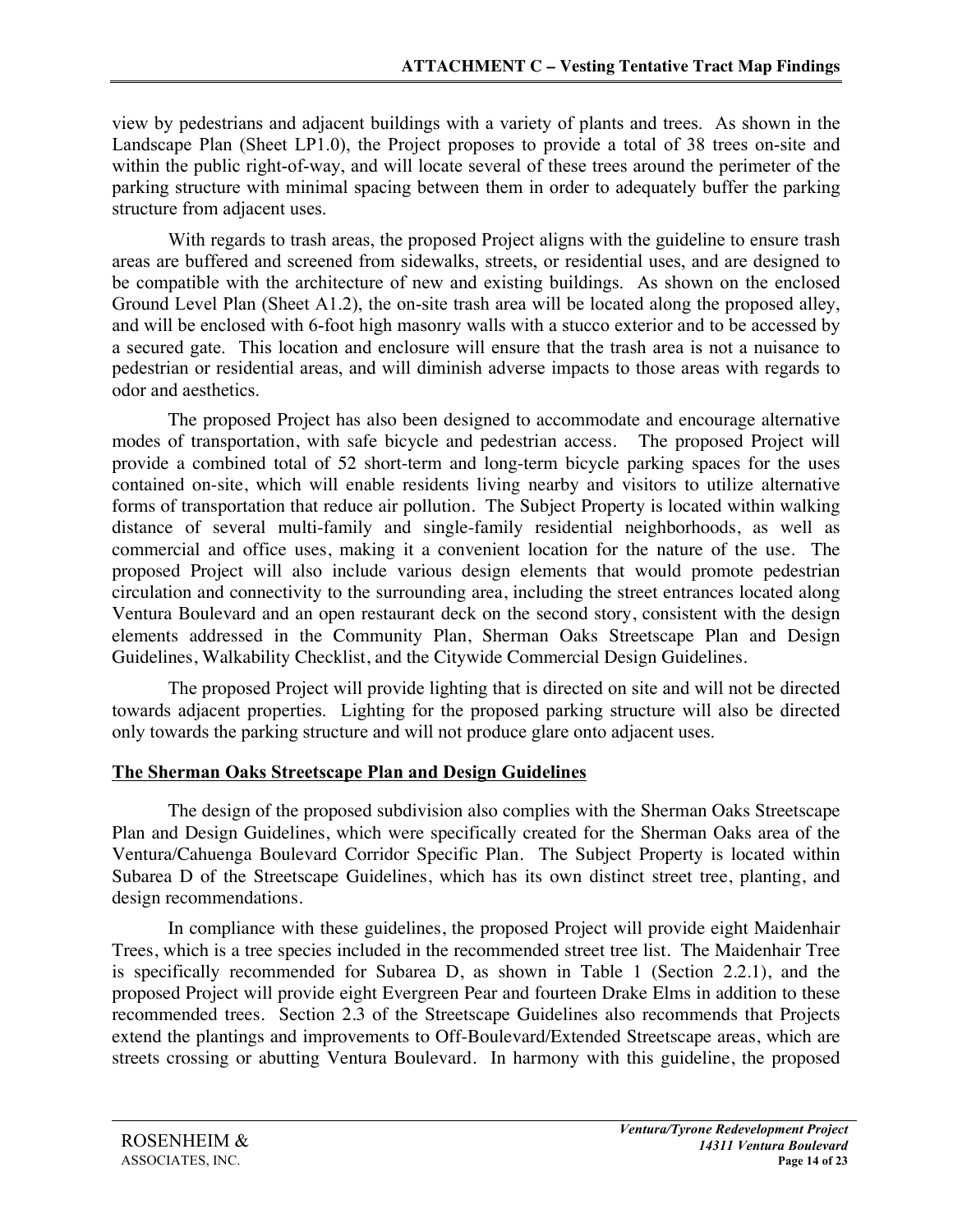Project will continue the tree schedule throughout the Subject Property and along its Off-Boulevard frontages on Tyrone Avenue and Moorpark Street. Additionally, the Streetscape Guidelines provide "On-Site Improvement Standards and Design Guidelines", of which the following are applicable to the proposed Project.

## *Section 6.3: Lighting*

*Lighting should be directed onto the site, and be adequately aimed and shielded so as to not spill over to adjacent properties, especially in to areas planned and zoned for residential uses.* 

*Lighting in parking structures should be sited and designed to reduce glare and be directed to only light the parking structure.*

## *Section 6.4.1: Parking Lot/Structure Landscaping*

*Parking areas should be adequately buffered/screened from adjacent rights-of-way and less intense uses.*

*Parking structures shall integrate with the design of the building they serve.*

*Parking structures and garages shall be screened with shrubs and various plant species within the roof, façade, or setbacks, and may incorporate planters, planter boxes, trellises, etc, as part of the landscape design.*

*The view of parking areas shall be softened from adjacent uses, buffered, and concealed from view with sufficient planting material.*

## *Section 6.6.1: On-Site Circulation and Access*

*Driveways, loading docks/areas, and trash areas should not be located adjacent to areas planned and zoned for less intensive uses. Where this is not feasible, a landscape/architectural buffer zone should be provided between the areas.*

*Loading docks and areas should be designed to adequately accommodate the maneuvering, parking, and waiting areas for the size of delivery and loading vehicles to be used at the site.*

*Trash areas should be buffered and screened from sidewalks, streets, or residential uses, and should be designed to be compatible with the architecture of new and existing buildings.*

The proposed Project will provide lighting that is directed on site and will not be directed towards adjacent properties, including residential uses. Lighting for the associated parking structure will also be directed only towards the parking structure and will not produce glare onto adjacent uses.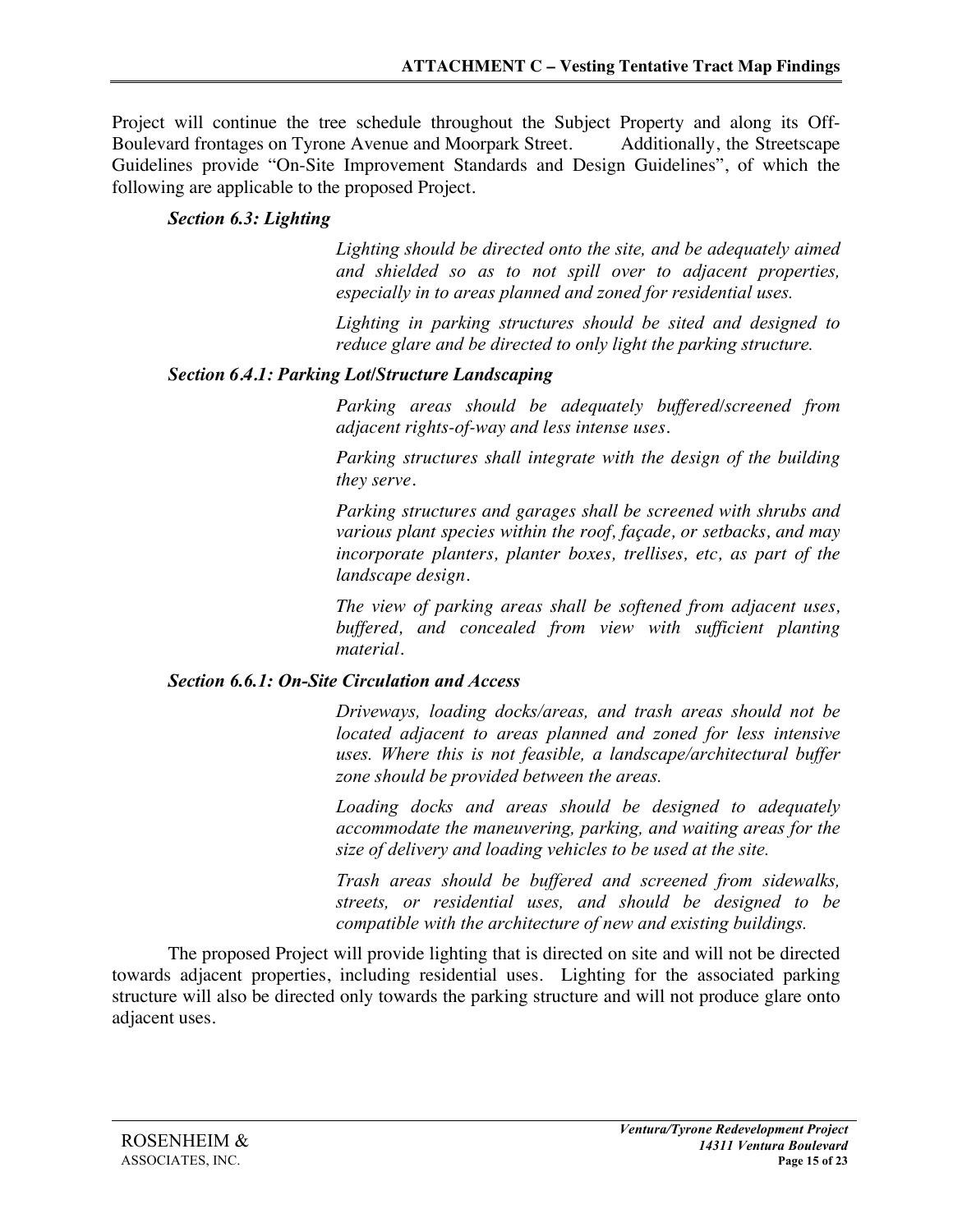Also accordant with these guidelines, the proposed Project's parking area will be adequately buffered and screened from adjacent rights-of-way and less intensive uses with sufficient planting material, including shrubs and trees within the setbacks that are incorporated with the landscaped design. As shown on the enclosed Landscape Plan (Sheet LP1.0), the proposed Project will screen the parking structure from view with a variety of plants and trees. In total, the proposes to provide a total of 38 trees on-site and within the public right-of-way, and will locate several of these trees around the perimeter of the parking structure with minimal spacing between them in order to adequately buffer the parking structure from adjacent uses.

Additionally, the ground floor façade of the parking structure has been designed to be integrated with the design of the building for which it serves in order to provide greater aesthetic continuity. As shown on the enclosed Elevation Plans (Sheet A2.0-A2.1), perforated metal panels are proposed along the upper portions of the building's exterior. The ground-floor parking level is proposed to be screened with similar perforated metal panels so as to integrate the parking screening with the grocery store design and facade.

The proposed Project will include loading docks on-site that will accommodate the maneuvering, parking, and waiting areas for delivery and loading vehicles. As shown on the enclosed Ground Level Plan (Sheet A1.2), the loading dock for delivery, loading, and unloading activities normally associated with a grocery store use will be located within the ground floor parking structure on the Subject Property's Moorpark Street frontage. As demonstrated on the plans, all truck maneuvers will be able to occur within the Subject Property's boundaries, and the loading dock will be fully enclosed in order to diminish the potentially adverse impacts associated with these activities, such as sound and aesthetics, on adjacent properties. Additionally, the proposed Project will comply with permitted delivery hours under the Commercial Corner Conditions of Operation, which are from 7:00 AM to 8:00 PM Monday through Friday, and 10:00 AM to 4:00 PM on Saturday and Sunday, and will include landscape screening around the parking structure to further reduce impacts to adjacent properties.

With regards to trash areas, the proposed Project aligns with the guideline to ensure trash areas are buffered and screened from sidewalks, streets, or residential uses, and to be designed to be compatible with the architecture of new and existing buildings. As shown on the enclosed Ground Level Plan (Sheet A1.2), the on-site trash area will be located on the ground level adjacent to the public alley, and will be enclosed with 6-foot high masonry walls with a stucco exterior, to be accessed by a secured gate. This location and enclosure will ensure that the trash area is not a nuisance to pedestrian or residential areas, and will diminish adverse impacts to those areas with regards to odor and aesthetics

As stated above, the design of the proposed subdivision is consistent with the applicable Community Plan and Specific Plan, which are components of the General Plan Land Use Element. Additionally, the design of the subdivision will allow for the merger of a portion of the abutting public alley in order to accommodate the layout of the proposed Project.

This proposed alley design will be consistent with the intent of the Community Plan and Specific Plan. The Applicant will provide an alley easement for public use and access that will provide the same ingress and egress functions as the existing alley proposed to be merged into the Subject Property. The alley easement for public use will also provide a connection to the on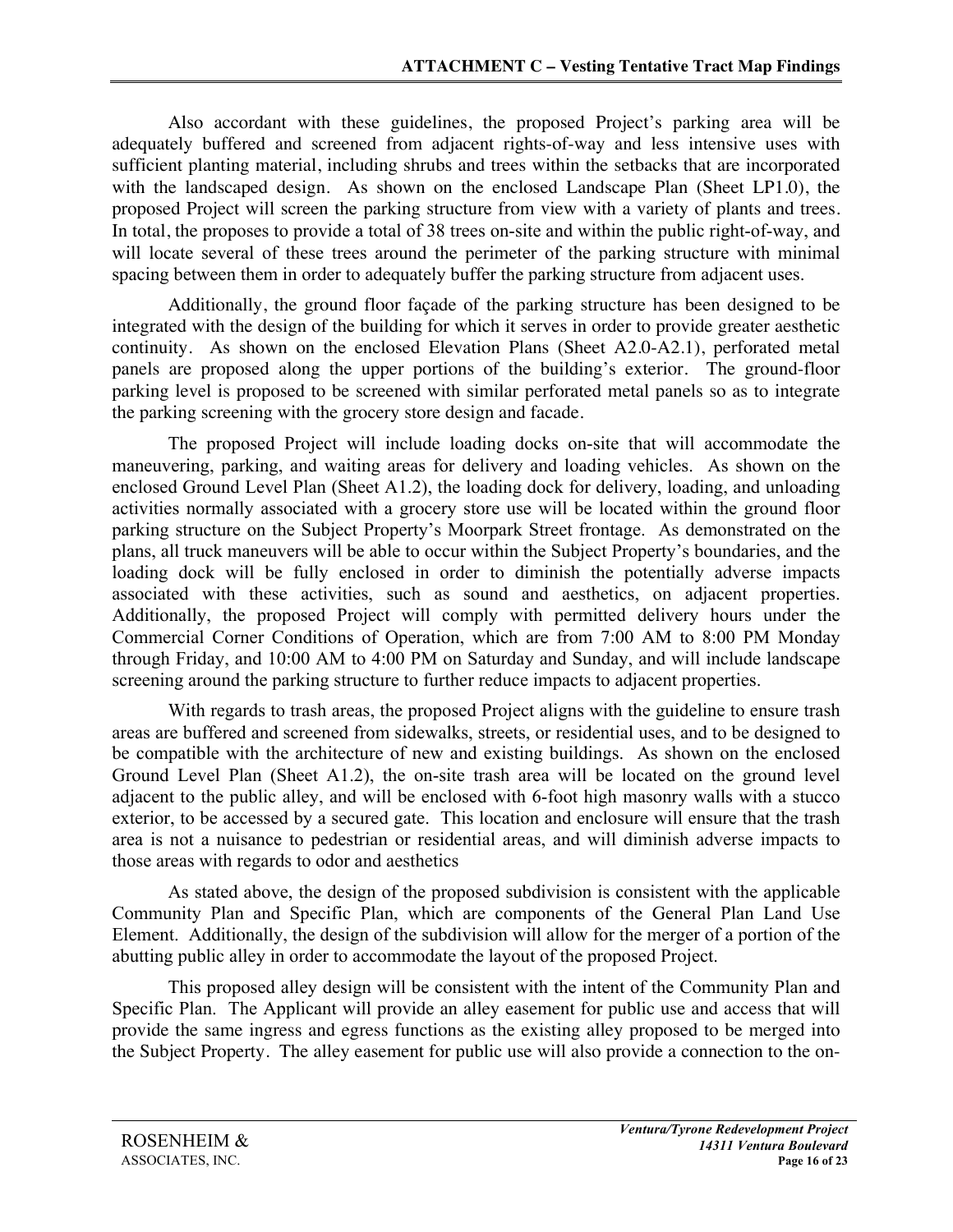site vehicular circulation. For all intents and purposes, the alley easement for public use will function as a relocation of the existing public alley, and will provide the same circulation and access functions for the Subject Property and adjacent properties to the east. Substantial physical constraints would result if the proposed merger of the public alley were not permitted. In particular, the properties that are under common ownership could not be used in a manner that would allow for a unified development and use. Because the function of the current public alley will remain as a result of the proposed Project (and the provision of the publically accessible alley easement), there is absolutely no loss of public circulation or access while accommodating the re-use of the Subject Property with a well-designed and appropriate neighborhood serving grocery store. The easement will also ensure that the proposed Project will be conveniently and functionally accessible to the public, and will allow a use that is consistent with the intent of the General Plan, Community Plan, and Specific Plan to be physically accommodated on-site. As such, the design of the proposed subdivision is in conformance with the goals and guidelines of the General Plan, Community Plan, and Specific Plan.

## **3. The site is physically suitable for the type of development.**

The Subject Property is physically suitable for the proposed commercial development of an approximately 52,433-square foot grocery store over one level of ground floor parking and one level of subterranean parking. The Subject Property is an irregular-shaped, generally level parcel of land with a gross lot area of approximately 78,801.89 square feet (1.8 acres), before any dedications or merger. The gross lot area after the merger of the Subject Property with a portion of the public alley totaling approximately 3,699 square feet of area, is approximately 82,514 square feet, and the net lot area after the requested dedications and merger of this portion of the public alley is approximately 80,891 square feet. The Subject Property has approximately 365.6 feet of frontage along Ventura Boulevard, approximately 351.58 feet of frontage along Tyrone Avenue, and approximately 274.53 feet of frontage along Moorpark Street. The Subject Property is bisected from north to south by a public alley, with Lot 246 of Tract 9275 abutting to the south, Moorpark Street to the north, Lot 1 of Tract 24637 abutting to the west, and Lot FR 273 of Tract 9275 abutting to the east.

The Subject Property was most previously improved with 6 retail and commercial structures, totaling approximately 23,680 square feet in floor area, and associated surface parking, which are in the process of being demolished. These structures include an approximately 6,648-square foot car wash, a 10,910-square foot collision/auto body center, a 300-square foot restaurant, and a 5,822-square foot specialty retail space. The Subject Property is physically suitable for the proposed Project construction, as it is located in a developed, urbanized area that has substantial demand for a grocery store use, and is located along a commercial corridor with existing uses that are compatible with the proposed use.

The proposed Project will revitalize a currently underutilized parcel of commercially zoned land that is advantageously located along an existing corridor that supports and encourages a variety of commercial and retail uses. The surrounding uses of the Subject Property include one to three story structures occupied with car sales, car services, public library, restaurant, fitness, professional services, general retail, and parking uses. The closest residential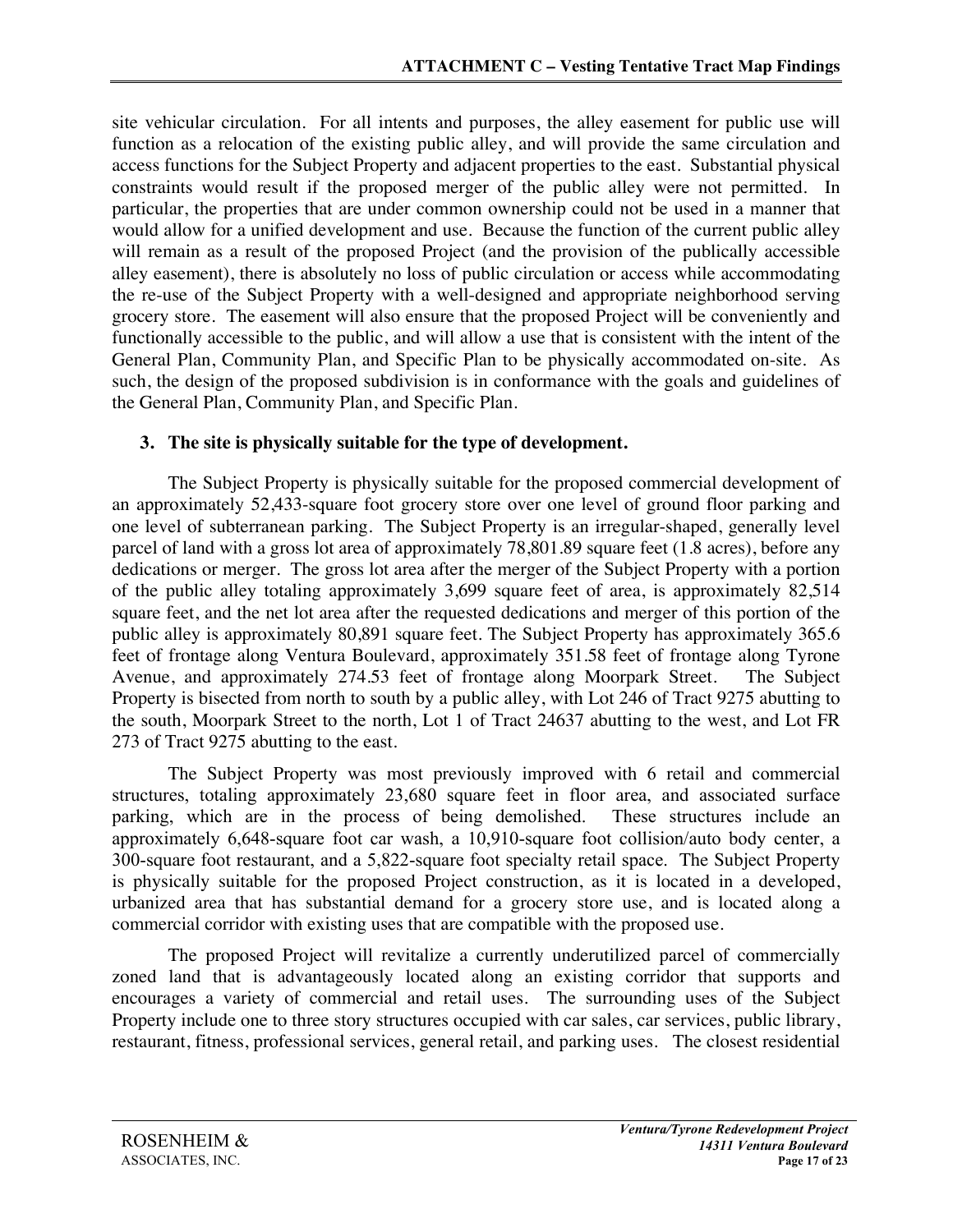use is a multi-family residential building located at the northwest corner of the intersection of Tyrone Avenue and Moorpark Street, and the residentially zoned property directly opposite the Subject Property on Moorpark Street is the Sherman Oaks Branch of the Los Angeles Public Library. The proposed Project will be in harmony with the adjacent existing commercial and retail uses, and is well buffered from the closest residential neighborhoods. The proposed Project will revitalize this portion of the Ventura/Cahuenga Boulevard Corridor, and improve the quality of life for both current and future residents, employees, and patrons of the area.

The Subject Property's location, in an area rich with transit opportunities, also makes this property physically suitable for the proposed grocery store use. As detailed in *Attachment A – Request/Background Information*, the Subject Property is within 1,500 feet of the following public transportation services: Metro Local Line 155 Bus, Metro Local Line 233 Bus, Metro Rapid Line 750 Bus, Metro Rapid Line 744 Bus, Metro Local Line 150/240 Bus, Metro Local Line 158 Bus, and the Van Nuys/Studio City DASH Bus Line. These public transportation services will connect a wider population to the Subject Property, and will provide greater access to the benefits of a grocery store use. The proposed Project will also provide a combined total of 52 short-term and long-term bicycle parking spaces for the uses contained on-site, which will enable residents living nearby and visitors to utilize alternative forms of transportation that reduce air pollution. The advantageous location of the proposed Project will also attract residents, employees, and patrons of the community to utilize the existing commercial services available in the local area, providing a boost to the local economy, and quite possibly reducing vehicular trips by capturing customers and patrons from the local area as well as those already passing by the Subject Property on their way to and from other destinations. The Subject Property's close proximity to public transportation and inclusion of multi-modal-friendly features creates an opportune location for a neighborhood-serving commercial use such as the proposed grocery store.

Moreover, the design of the building, will further encourage the use of existing transit services, and enhance the connectivity of the proposed Project to the public realm. The proposed Project includes various design elements that promote pedestrian circulation and connectivity to the surrounding area, including the prominent pedestrian street entrances located along Ventura Boulevard and an open restaurant deck on the second story. The proposed Project is also consistent with the design elements addressed in the Community Plan, Specific Plan Streetscape Guidelines, Walkability Checklist, and the Citywide Commercial Design Guidelines.

Given the nature of the proposed use, the location along a major commercial corridor, the surrounding uses, and the proximity to public transit opportunities, the Subject Property is physically suitable for the proposed subdivision and improvements.

## **4. The site is physically suitable for the proposed density of development.**

Density of development is typically a measure related to residential uses, and the proposed Project is for a non-residential use therefore, this measure does not necessarily apply. However, a more appropriate measure for the proposed Project would be the proposed intensity of development, as detailed below.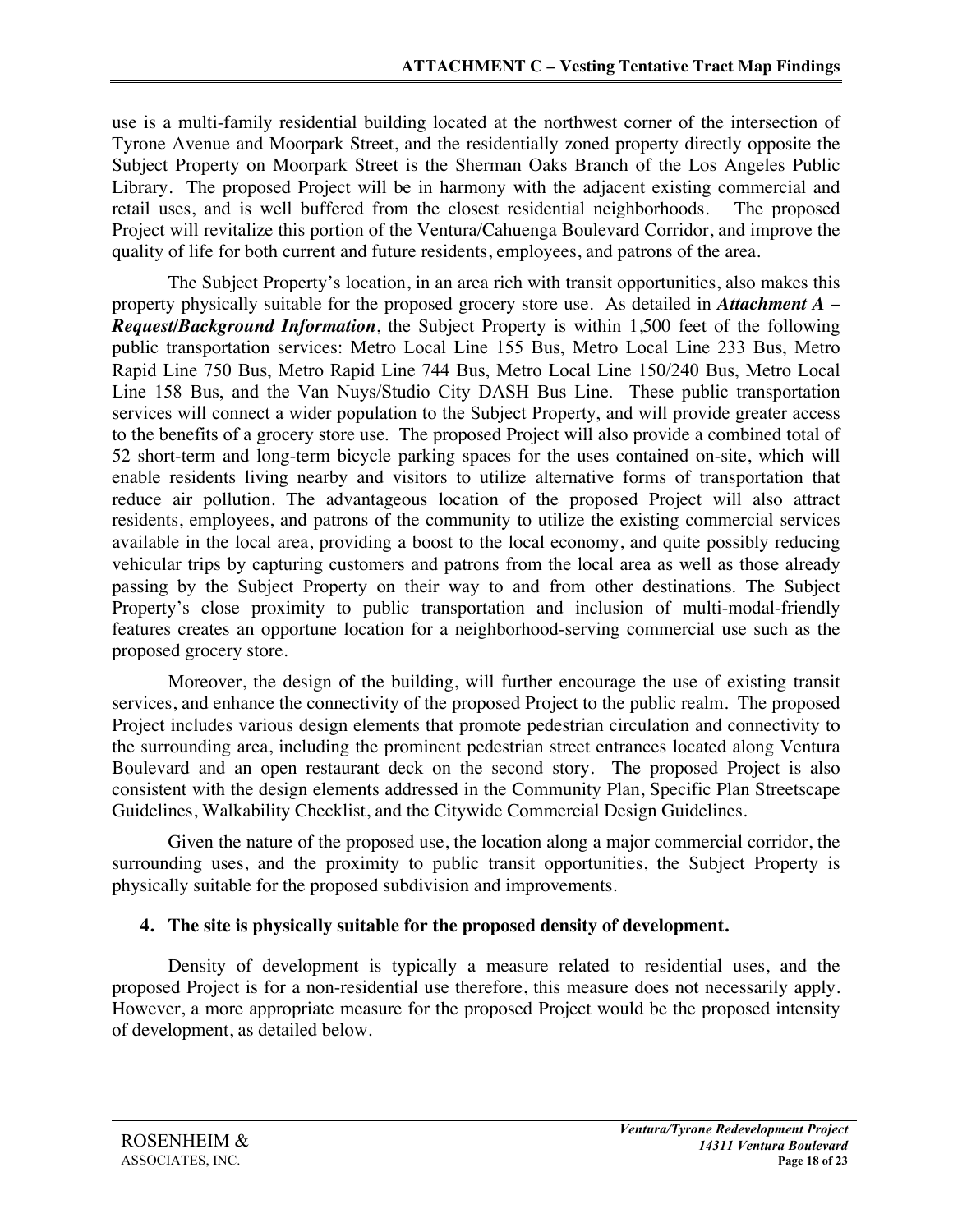In conjunction with the proposed subdivision, the Applicant is seeking a Vesting Zone Change from the  $[Q]P-1VL$  to the C2-1VL Zone for approximately 27,291.3 square feet  $(0.6)$ acres) of the Subject Property. As a result of the Vesting Zone Change and the merger of an approximately 3,699-square foot portion of the abutting public alley, the Subject Property will have a gross lot area of approximately 82,514 square feet within the C2-1VL Zone. After the proposed merger and dedications as well as the required yard/setbackareas, the Subject Property will have a net buildable lot area of approximately 79,304 square feet.

The C2-1VL Zone generally permits a maximum Floor Area Ratio ("FAR") of 1.5:1 under the zoning regulations of the LAMC. However, the Subject Property is located within a Neighborhood and General Commercial Plan Designation area of the Specific Plan, and is thus limited to a maximum FAR of 1:1, which would permit a building with maximum floor area of approximately 79,304 square feet. The proposed Project falls well below both of these development limitations, with a proposed FAR of 0.66:1, for approximately 52,433 square feet of floor area. As measured by the permitted and proposed FAR of the zoning regulations of the LAMC and the limitations of the Specific Plan, the proposed Project's intensity of development is physically suitable for the Subject Property and far less than otherwise permitted.

## **5. The design of the subdivision or the type of improvements are not likely to cause substantial environmental damage or substantially and avoidably injure fish or wildlife or their habitat.**

The proposed design of the subdivision and related improvements will not cause substantial environmental damage or substantially and avoidably injure fish or wildlife or their habitat. The Subject Property is located in a highly urbanized area of the City of Los Angeles and is currently improved with a variety of buildings, cement paving, and minimal landscaping. Previous uses included a car wash, collision/auto body center, a restaurant, and specialty retail. Given that the proposed Project will be an urban infill development on a property previously used for commercial purposes, the proposed Project will not cause substantial environmental damage that would injure fish or wildlife or their habitat.

Based on the current conditions of the Subject Property, the instant Project will have no impact on biological resources, including candidate, sensitive, or special status species and their habitats, riparian habitats, wetlands, migratory fish or bird species, or adopted conservation plans. The proposed Project has undergone an analysis of its potential environmental impacts through the completion of an Expanded Mitigated Negative Declaration ("MND"). Any potential environmental impacts from the proposed Project are identified, analyzed, and mitigated. Specific measures adopted as part of the MND will mitigate and reduce the severity of potential adverse environmental damage and any potential impact to fish or wildlife or their habitat.

#### **6. The design of the subdivision or the type of improvements is not likely to cause serious public health problems.**

The design of the proposed subdivision and improvements will not likely cause serious public health problems. The proposed Project will provide safe and convenient vehicular ingress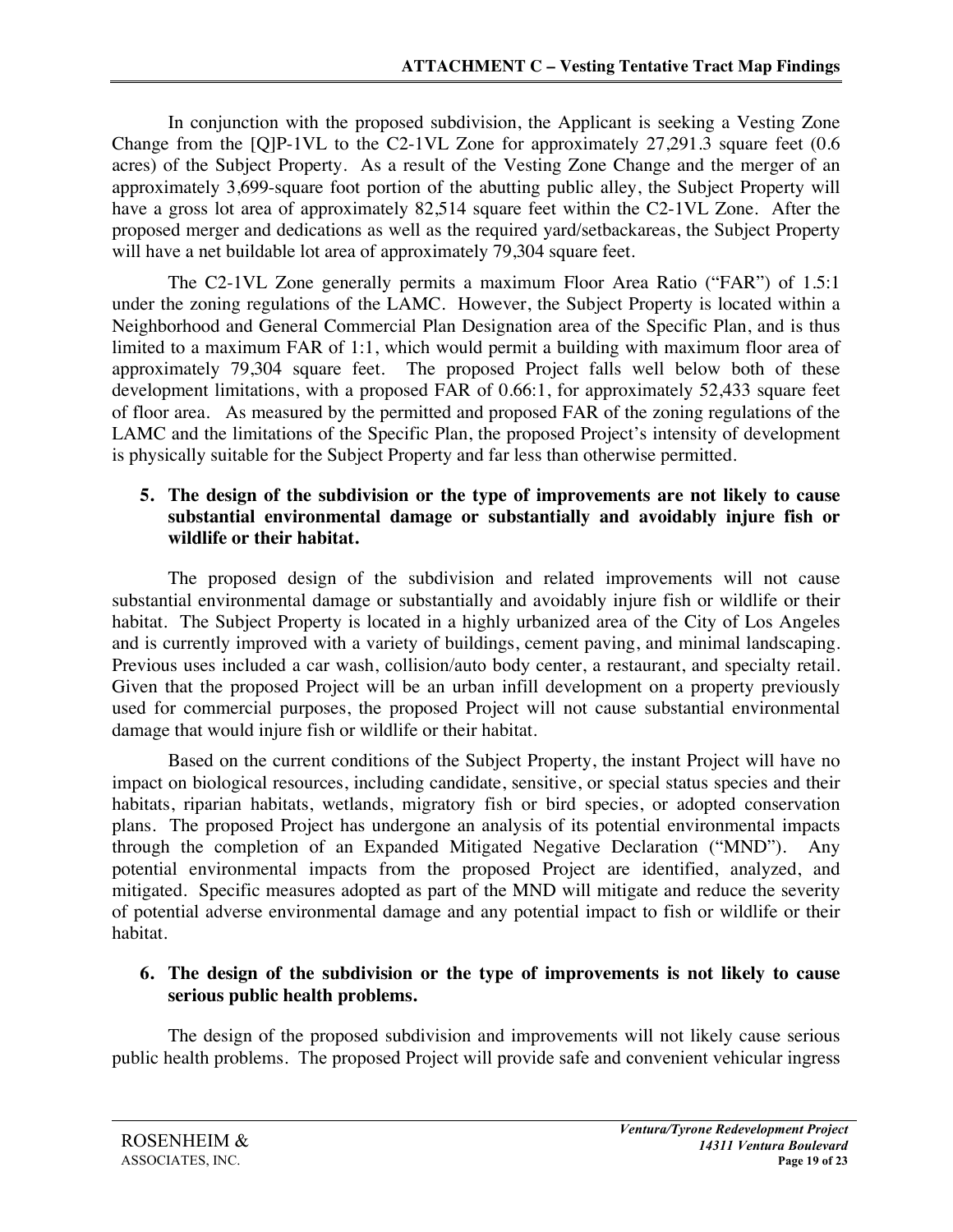and egress, with access to the Subject Property provided by a 30-foot wide driveway located off of Ventura Boulevard and by a 30-foot wide driveway located off of Moorpark Street. As shown in the plans, secondary vehicular access will be provided from the existing public alley that will continue to be accessed from Calhoun Avenue to the east. While the portion of the alley that bisects the Subject Property is proposed to be merged with the Subject Property, the proposed Project will maintain the existing function and circulation of the public alley by providing an alley easement for public use and access. This design will function as a relocation of the existing alley, as it will provide a continued connection between the public alley and Moorpark Street.

On-site circulation will be continuous, with all access drives on the ground floor connected throughout, as well as connected to the circular ramp that provides access to the subterranean parking level. The thoughtful design of the on-site vehicular circulation will not cause any public health problems, as vehicles will be able to safely and easily travel from the parking area to adjacent streets with continuous access. The proposed Project will also provide a fully enclosed loading dock area in order to mitigate any potential negative impacts associated with those activities. As shown on the enclosed Ground Floor Level Plan (Sheet A1.2), all truck maneuvers will occur within property lines in order to reduce any potentially adverse impacts to circulation on the adjacent street.

With regards to trash areas, the proposed Project aligns with the guideline to ensure trash areas are buffered and screened from sidewalks, streets, or residential uses, and are designed to be compatible with the architecture of new and existing buildings. As shown on the enclosed Ground Level Plan (Sheet A1.2), the on-site trash area will be located along the proposed alley, and will be enclosed with 6-foot high masonry walls with a stucco exterior and to be accessed by a secured gate. This location and enclosure will ensure that the trash area is not a nuisance to pedestrian or residential areas, and will diminish adverse impacts to those areas with regards to odor and aesthetics. The enclosed design of the trash areas will also help to prevent or mitigate any potential public health problems with pests or rodents.

The proposed Project has also been designed to accommodate and encourage alternative modes of transportation, with safe bicycle and pedestrian access. The proposed Project will provide a combined total of 52 short-term and long-term bicycle parking spaces for the uses contained on-site, which will enable residents living nearby and visitors to utilize alternative forms of transportation that reduce air pollution. Pedestrian access will be provided through the primary lobby entrance on Ventura Boulevard, where patrons will be able to utilize escalators and shopping cart conveyors to access the grocery store on the second floor above. The main entrance will be distinguished by the glass facade along its entire length, and will be easily accessible to pedestrians from Ventura Boulevard and patrons that have parked within both levels of the connected parking structure. In addition, there will be a secondary pedestrian access point on Ventura Boulevard, east of the main lobby.

The design of the proposed Project is also in harmony with the designation of the Subject Property as a Pedestrian Development District within the Specific Plan, which are designated areas where greater pedestrian activity is encouraged. In order to further promote safe pedestrian access to the Subject Property and ensure a more pedestrian-friendly environment overall, the proposed Project will eliminate eight of the existing curb cuts around the perimeter of the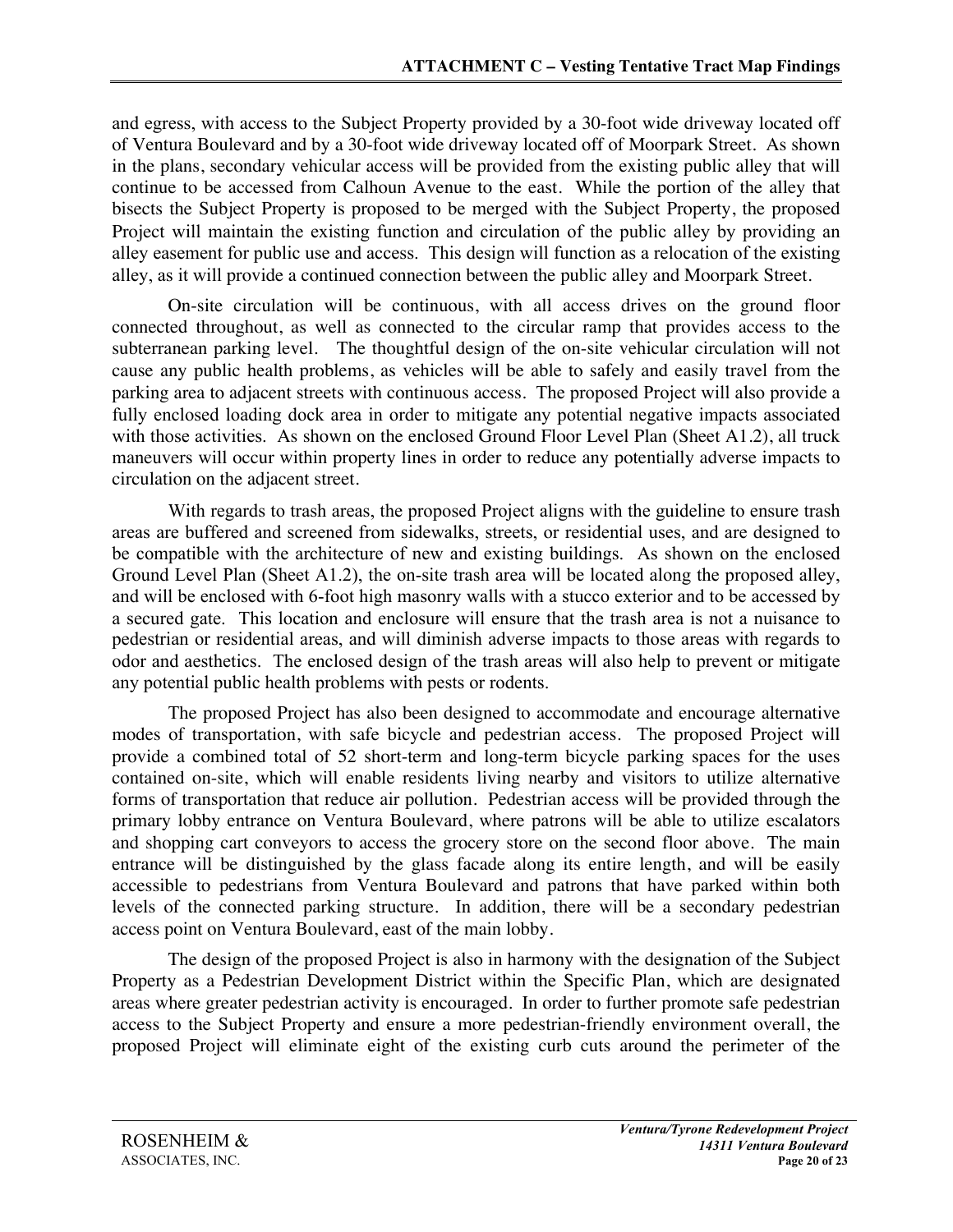property and proposes a total of two proposed curb cuts along the street. In addition, the proposed Project will provide a paved sidewalk along Moorpark Street, where there is currently no improved sidewalk, and connect the project to all sidewalsk with landcaped setbacks and trees. The design and improvements will reduce the potential for public health hazards with regards to pedestrian safety, and produce an environment that encourages greater pedestrian activity.

As a result of its location, the proposed specialty grocery store will be convenient for the substantial populations that work, live, and visit the Sherman Oaks community. Due to the Subject Property's proximity to public transportation and convenient location, the proposed Project has the potential to result in fewer vehicle trips and to attract consumers who already pass through the area during their daily routine. This will be a potential benefit to the public health of the community in improving air quality.

With regards to the Health and Wellness Element of the General Plan (Plan for a Healthy Los Angeles), the proposed Project is also consistent with the aims to provide a use that will provide greater access to healthy natural and organic foods that are sustainably/locally sourced, as detailed in Finding 1 above. As such, the nature of the proposed Project's use will not cause public health problems, but will potentially have beneficial effects for public health.

The proposed Project will also undergo an analysis of its potential environmental impacts through completion of an Expanded Mitigated Negative Declaration ("MND"). Any potential public health matters resulting from the proposed project will be identified and analyzed. To the extent feasible, the MND will identify mitigation measures to reduce the severity of potential public health problems associated with the proposed subdivision. As such, the design of the subdivision, which will provide safe circulation for pedestrians and vehicles, will not cause public health problems.

#### **7. The design of the subdivision or the type of improvements will not conflict with easements, acquired by the public at large, for access through or use of property within the proposed subdivision.**

The instant subdivision request seeks to merge a portion of the public alley with the Subject Property. The portion of the public alley that will be merged is approximately 3,699 square feet in total, and currently bisects the Subject Property from north to south, with Lot 246 of Tract 9275 abutting to the south, Moorpark Street to the north, Lot 1 of Tract 24637 abutting to the west, and Lot FR 273 of Tract 9275 abutting to the east.

As shown on the enclosed plans, the Applicant will provide an alley easement for public use and access that will provide the same ingress and egress functions as the existing alley, with through access from Moorpark Street to the existing alley. The alley easement for public use will also provide a connection to the on-site vehicular circulation. For all intents and purposes, the alley easement for public use will function as a relocation of the existing public alley, and will provide the same circulation and access functions for the Subject Property and adjacent properties to the east. Substantial physical constraints would result if the proposed merger of the public alley were not permitted. In particular, the properties that are under common ownership could not be used in a manner that would allow for a unified development and use. Because the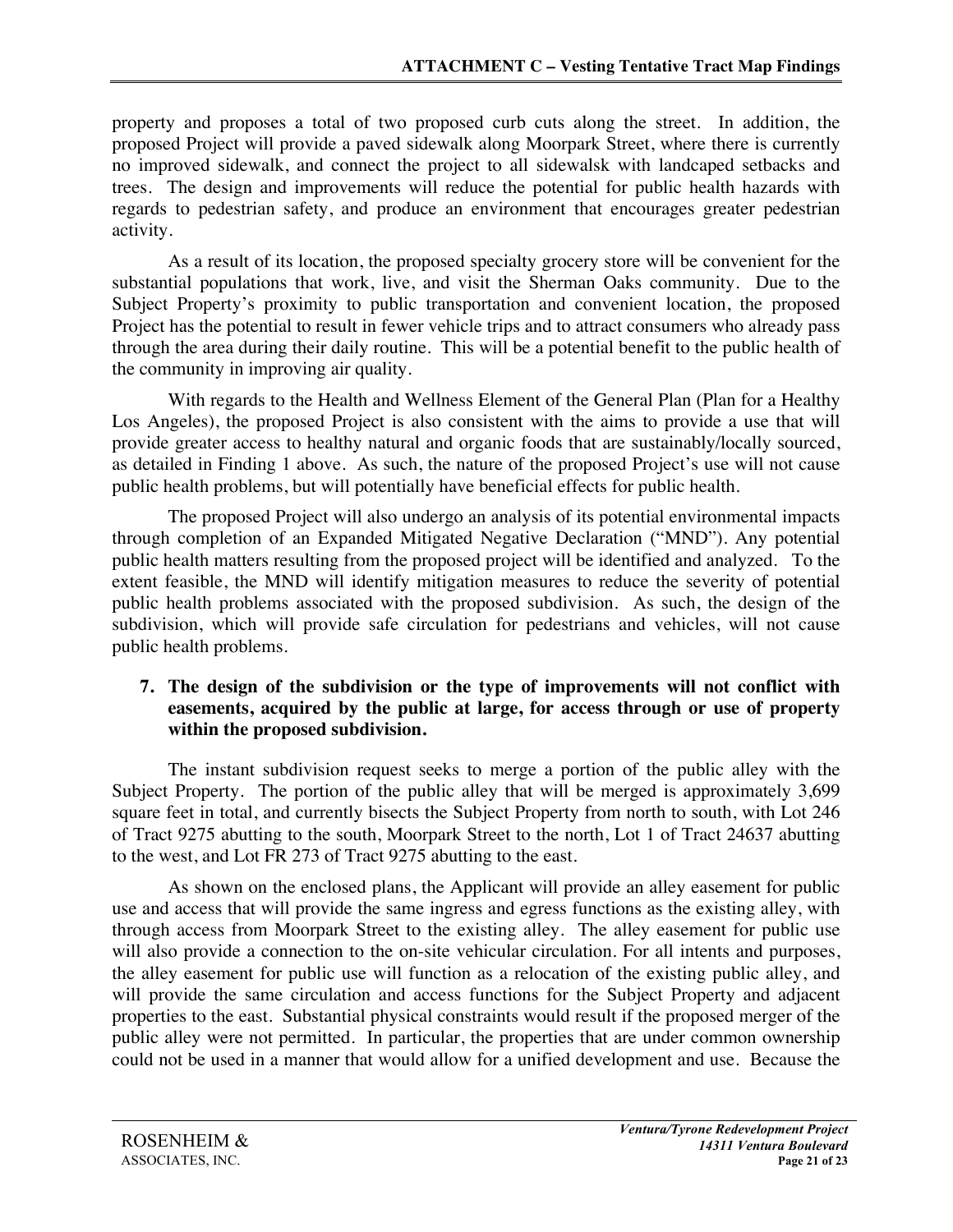function of the current public alley will remain as a result of the proposed Project (and the provision of the publically accessible alley easement), there is absolutely no loss of public circulation or access while accommodating the re-use of the Subject Property with a welldesigned and appropriate neighborhood serving grocery store.

The alley easement for public use will ensure that the new alley will continue to function in the same manner as the existing public alley and the existing circulation route will not be disrupted. As such, the easement will also ensure that the access through and use of the property within the proposed subdivision will not conflict with the design of the subdivision and improvements, but will instead be conveniently and functionally accessible by the public.

The instant request for the waiver of dedications also will not conflict with any easements for the access through of use of the property. Therefore, the proposed Project will not conflict with easements, acquired by the public at large, for access through or use of property within the proposed subdivision.

#### **8. The design of the proposed subdivision will provide, to the extent feasible, for future passive or natural heating or cooling opportunities in the subdivision.**

To the extent feasible, the design of the proposed subdivision will provide future passive or natural heating or cooling opportunities in the subdivision. The proposed Project will include features such as, but not limited to, building materials such as Solarban 60 glass, architectural features, and landscaping that will minimize glare and reflected heat, and will provide shade and reduce heat gain. Additionally, the proposed Project will comply with the Green Building Code provisions, which, among other things, are intended to improve the energy performance standards of new construction.

## **MODIFICATIONS/WAIVERS OF THE DEDICATION AND WIDENING REQUIREMENTS**

As part of the proposed subdivision, the Applicant requests waivers/modifications of the required dedications<sup>3</sup> along the Subject Property's frontages along Ventura Boulevard and Tyrone Avenue, but will provide the dedication anticipated along the Moorpark Street frontage.

#### Ventura Boulevard

Ventura Boulevard is a designated Boulevard II under the Mobility Plan 2035. City Standards under the Mobility Plan require a 55-foot half public right-of-way for Boulevard II designations. However, the Specific Plan Appendix requires a 57-foot half public right-of-way width for the eastern leg of the Ventura Boulevard/Beverly Glen intersection, including a 45-foot half roadway and 12-foot sidewalk. The north side of Ventura Boulevard, where it adjoins the Subject Property, is currently improved to a 50-foot half public right-of-way width, including a 35-foot half roadway and 15-foot sidewalk. As such, a 7-foot dedication would be required per the Specific Plan.

 <sup>3</sup> Required dedications as per the *Mobility Plan 2035 and Ventura/Cahuenga Boulevard Corridor Specific Plan Appendix (Ventura/Cahuenga Boulevard Corridor Specific Plan Dedication Requirements, page 2 of 4, June 19, 1991.)*